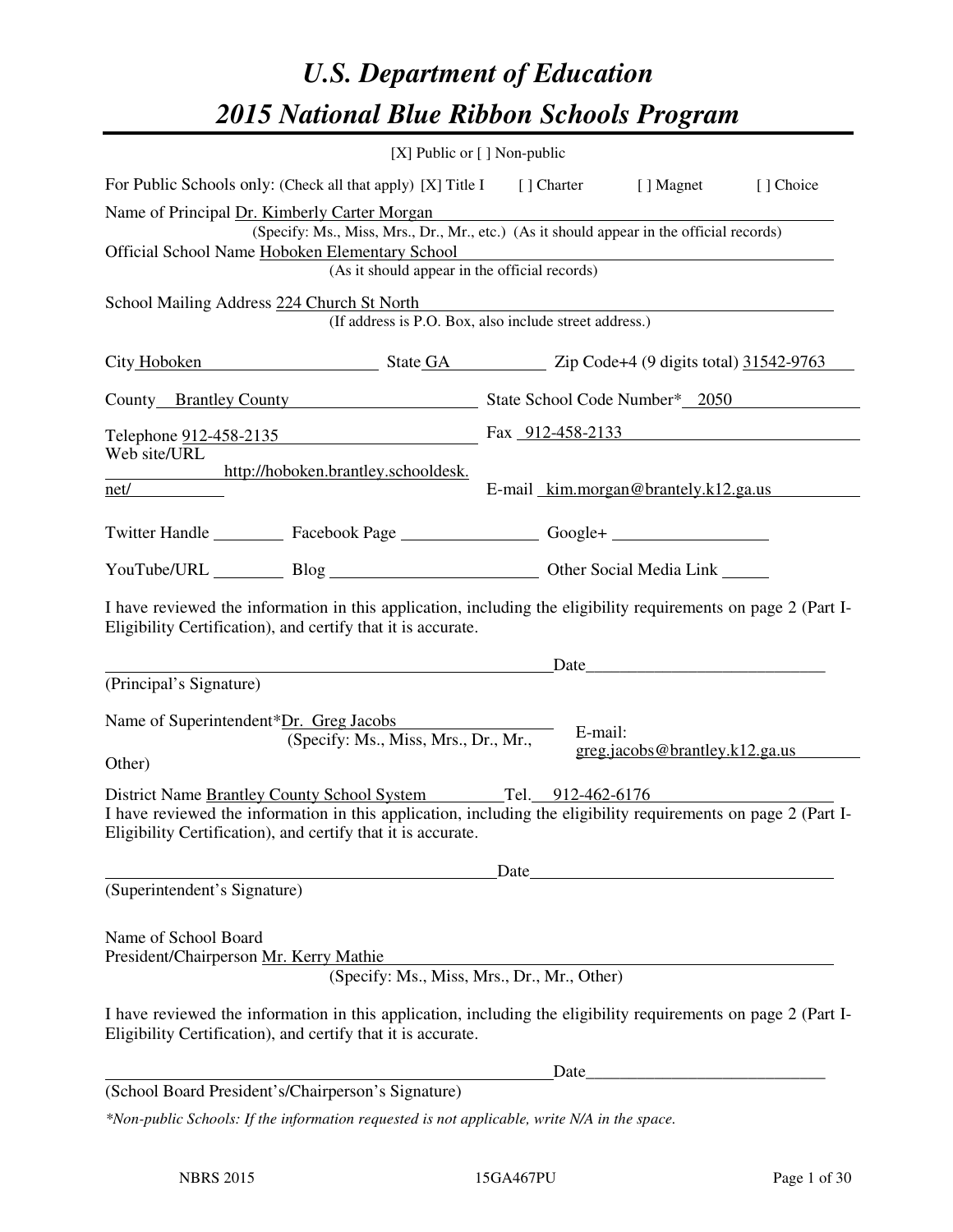#### **Include this page in the school's application as page 2.**

The signatures on the first page of this application (cover page) certify that each of the statements below, concerning the school's eligibility and compliance with U.S. Department of Education and National Blue Ribbon Schools requirements, are true and correct.

- 1. The school configuration includes one or more of grades K-12. (Schools on the same campus with one principal, even a K-12 school, must apply as an entire school.)
- 2. The school has made its Annual Measurable Objectives (AMOs) or Adequate Yearly Progress (AYP) each year for the past two years and has not been identified by the state as "persistently dangerous" within the last two years.
- 3. To meet final eligibility, a public school must meet the state's AMOs or AYP requirements in the 2014-2015 school year and be certified by the state representative. Any status appeals must be resolved at least two weeks before the awards ceremony for the school to receive the award.
- 4. If the school includes grades 7 or higher, the school must have foreign language as a part of its curriculum.
- 5. The school has been in existence for five full years, that is, from at least September 2009 and each tested grade must have been part of the school for the past three years.
- 6. The nominated school has not received the National Blue Ribbon Schools award in the past five years: 2010, 2011, 2012, 2013, or 2014.
- 7. The nominated school has no history of testing irregularities, nor have charges of irregularities been brought against the school at the time of nomination. The U.S. Department of Education reserves the right to disqualify a school's application and/or rescind a school's award if irregularities are later discovered and proven by the state.
- 8. The nominated school or district is not refusing Office of Civil Rights (OCR) access to information necessary to investigate a civil rights complaint or to conduct a district-wide compliance review.
- 9. The OCR has not issued a violation letter of findings to the school district concluding that the nominated school or the district as a whole has violated one or more of the civil rights statutes. A violation letter of findings will not be considered outstanding if OCR has accepted a corrective action plan from the district to remedy the violation.
- 10. The U.S. Department of Justice does not have a pending suit alleging that the nominated school or the school district as a whole has violated one or more of the civil rights statutes or the Constitution's equal protection clause.
- 11. There are no findings of violations of the Individuals with Disabilities Education Act in a U.S. Department of Education monitoring report that apply to the school or school district in question; or if there are such findings, the state or district has corrected, or agreed to correct, the findings.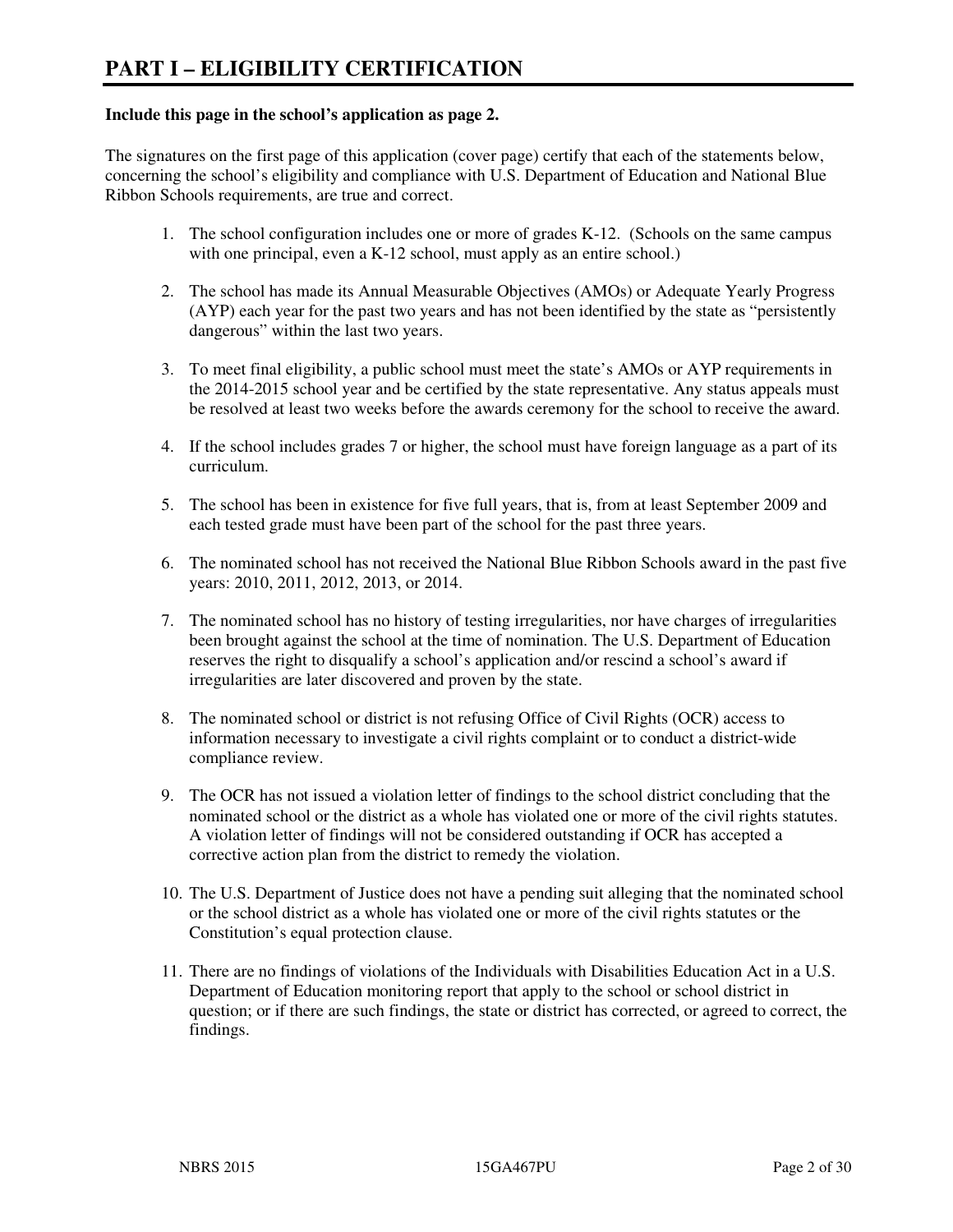# **PART II - DEMOGRAPHIC DATA**

#### **All data are the most recent year available.**

**DISTRICT** (Question 1 is not applicable to non-public schools)

| -1. | Number of schools in the district<br>(per district designation): | $\overline{5}$ Elementary schools (includes K-8)<br>1 Middle/Junior high schools<br>1 High schools<br>$0 K-12$ schools |
|-----|------------------------------------------------------------------|------------------------------------------------------------------------------------------------------------------------|
|     |                                                                  |                                                                                                                        |

7 TOTAL

**SCHOOL** (To be completed by all schools)

2. Category that best describes the area where the school is located:

[] Urban or large central city [ ] Suburban with characteristics typical of an urban area [ ] Suburban [X] Small city or town in a rural area [ ] Rural

- 3.  $8$  Number of years the principal has been in her/his position at this school.
- 4. Number of students as of October 1 enrolled at each grade level or its equivalent in applying school:

| Grade                           | # of         | # of Females   | <b>Grade Total</b> |
|---------------------------------|--------------|----------------|--------------------|
|                                 | <b>Males</b> |                |                    |
| <b>PreK</b>                     | 24           | 23             | 47                 |
| K                               | 33           | 29             | 62                 |
| 1                               | 38           | 39             | 77                 |
| $\boldsymbol{2}$                | 32           | 41             | 73                 |
| 3                               | 44           | 38             | 82                 |
| 4                               | 34           | 45             | 79                 |
| 5                               | 40           | 39             | 79                 |
| 6                               | 36           | 38             | 74                 |
| 7                               | 0            | $\overline{0}$ | 0                  |
| 8                               | 0            | $\overline{0}$ | 0                  |
| 9                               | $\theta$     | $\overline{0}$ | 0                  |
| 10                              | 0            | 0              | 0                  |
| 11                              | 0            | 0              | 0                  |
| 12                              | 0            | 0              | 0                  |
| <b>Total</b><br><b>Students</b> | 281          | 292            | 573                |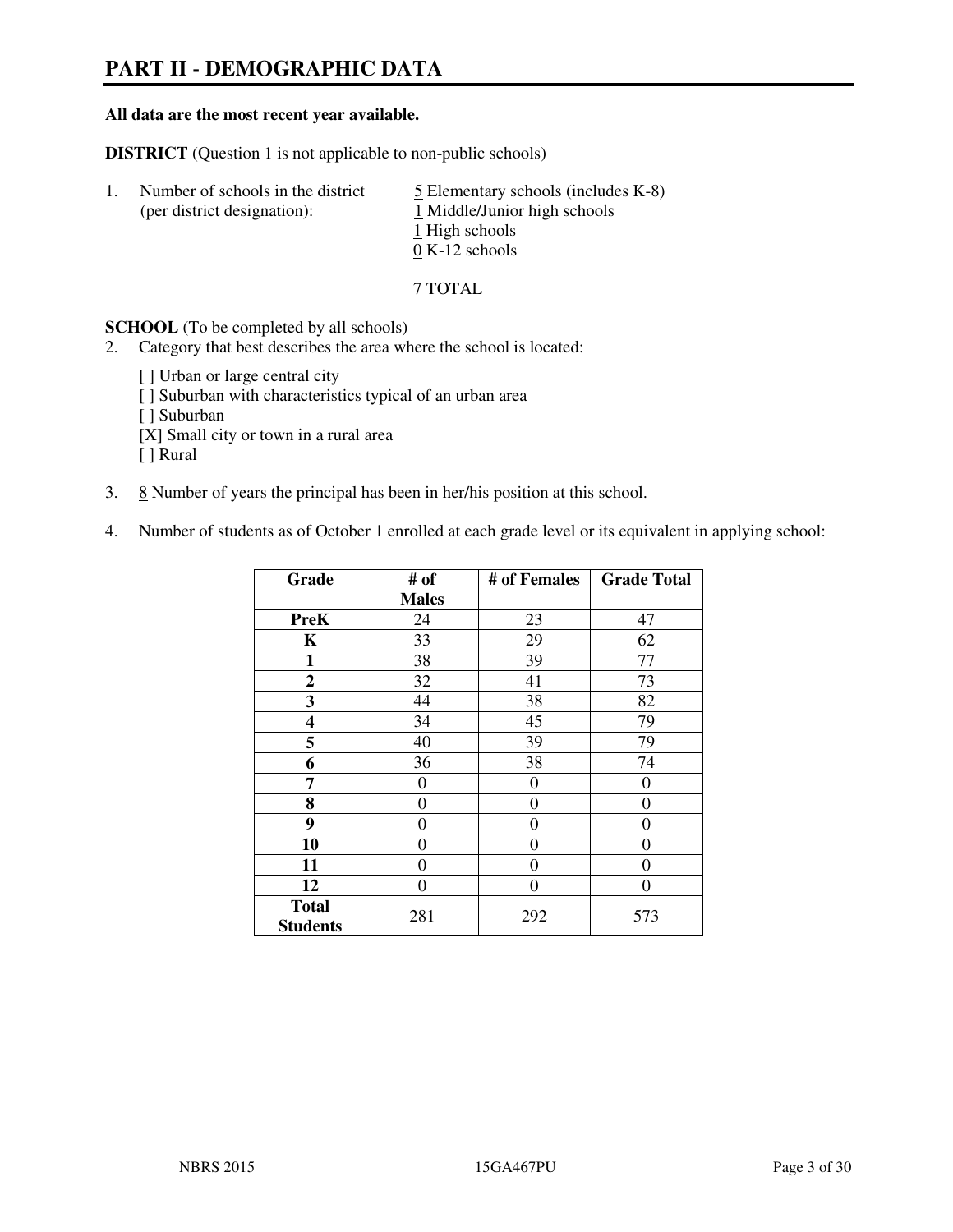5. Racial/ethnic composition of  $0\%$  American Indian or Alaska Native the school: 0 % Asian

 2 % Black or African American 4 % Hispanic or Latino 0 % Native Hawaiian or Other Pacific Islander 91 % White 3 % Two or more races **100 % Total** 

(Only these seven standard categories should be used to report the racial/ethnic composition of your school. The Final Guidance on Maintaining, Collecting, and Reporting Racial and Ethnic Data to the U.S. Department of Education published in the October 19, 2007 *Federal Register* provides definitions for each of the seven categories.)

6. Student turnover, or mobility rate, during the 2013 - 2014 year: 19%

This rate should be calculated using the grid below. The answer to (6) is the mobility rate.

| <b>Steps For Determining Mobility Rate</b>    | Answer |  |
|-----------------------------------------------|--------|--|
| $(1)$ Number of students who transferred to   |        |  |
| the school after October 1, 2013 until the    | 61     |  |
| end of the school year                        |        |  |
| (2) Number of students who transferred        |        |  |
| from the school after October 1, 2013 until   | 55     |  |
| the end of the school year                    |        |  |
| (3) Total of all transferred students [sum of | 116    |  |
| rows $(1)$ and $(2)$ ]                        |        |  |
| (4) Total number of students in the school as | 597    |  |
| of October 1                                  |        |  |
| $(5)$ Total transferred students in row $(3)$ |        |  |
| 0.194<br>divided by total students in row (4) |        |  |
| $(6)$ Amount in row $(5)$ multiplied by 100   | 19     |  |

#### 7. English Language Learners (ELL) in the school:  $0\%$ 3 Total number ELL

Number of non-English languages represented: 1 Specify non-English languages: Spanish

8. Students eligible for free/reduced-priced meals:  $49\%$ Total number students who qualify: 281

#### **Information for Public Schools Only - Data Provided by the State**

The state has reported that 49 % of the students enrolled in this school are from low income or disadvantaged families based on the following subgroup(s): Students eligible for free/reduced-priced meals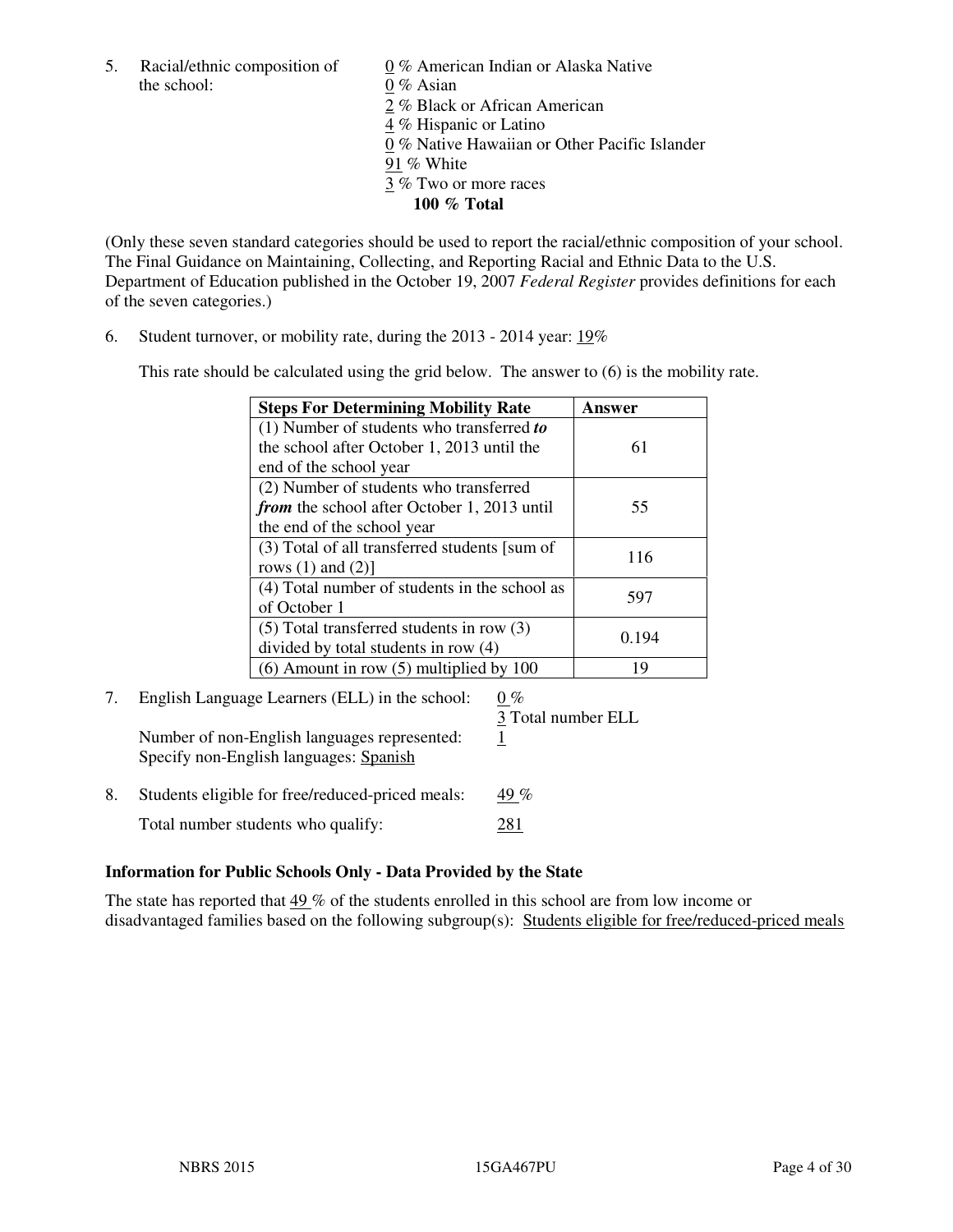58 Total number of students served

Indicate below the number of students with disabilities according to conditions designated in the Individuals with Disabilities Education Act. Do not add additional categories.

| 5 Autism                | 1 Orthopedic Impairment                 |
|-------------------------|-----------------------------------------|
| 0 Deafness              | 12 Other Health Impaired                |
| 0 Deaf-Blindness        | 11 Specific Learning Disability         |
| 5 Emotional Disturbance | 14 Speech or Language Impairment        |
| 2 Hearing Impairment    | 0 Traumatic Brain Injury                |
| 0 Mental Retardation    | 0 Visual Impairment Including Blindness |
| 2 Multiple Disabilities | 6 Developmentally Delayed               |
|                         |                                         |

10. Use Full-Time Equivalents (FTEs), rounded to nearest whole numeral, to indicate the number of personnel in each of the categories below:

|                                       | <b>Number of Staff</b>      |
|---------------------------------------|-----------------------------|
| Administrators                        |                             |
| Classroom teachers                    | 32                          |
| Resource teachers/specialists         |                             |
| e.g., reading, math, science, special | 11                          |
| education, enrichment, technology,    |                             |
| art, music, physical education, etc.  |                             |
| Paraprofessionals                     | 16                          |
| Student support personnel             |                             |
| e.g., guidance counselors, behavior   |                             |
| interventionists, mental/physical     |                             |
| health service providers,             | $\mathcal{D}_{\mathcal{A}}$ |
| psychologists, family engagement      |                             |
| liaisons, career/college attainment   |                             |
| coaches, etc.                         |                             |
|                                       |                             |

11. Average student-classroom teacher ratio, that is, the number of students in the school divided by the FTE of classroom teachers, e.g.,  $22:1$  18:1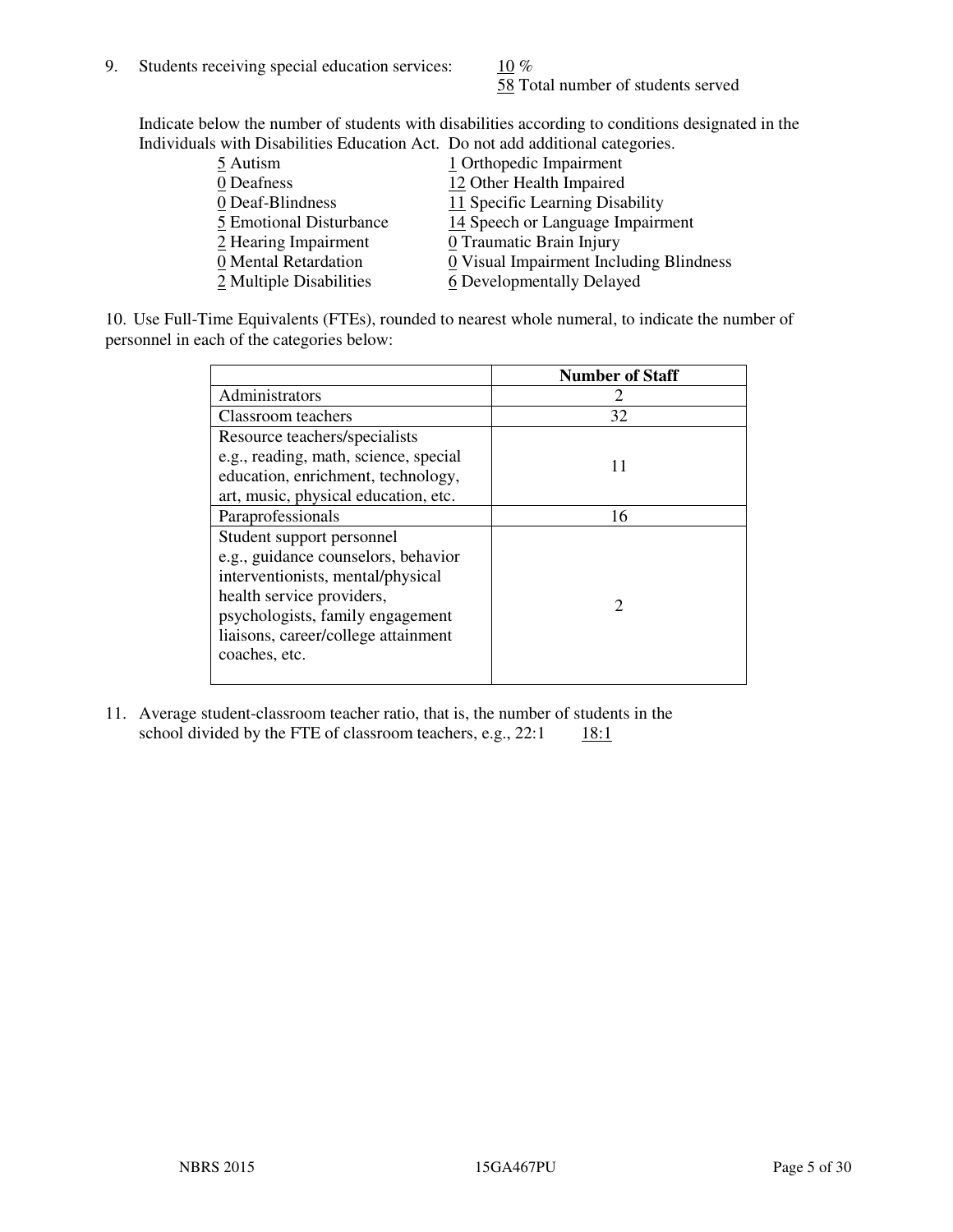12. Show daily student attendance rates. Only high schools need to supply yearly graduation rates.

| <b>Required Information</b> | 2013-2014     | 2012-2013       | 2011-2012 | 2010-2011 | 2009-2010 |
|-----------------------------|---------------|-----------------|-----------|-----------|-----------|
| Daily student attendance    | 96%           | $95\%$          | 96%       | 95%       | 95%       |
| High school graduation rate | $\gamma_{\%}$ | $\mathcal{V}_o$ | $0\%$     | 0%        | 0%        |

#### 13. **For schools ending in grade 12 (high schools)**

Show percentages to indicate the post-secondary status of students who graduated in Spring 2014

| <b>Post-Secondary Status</b>                  |       |
|-----------------------------------------------|-------|
| Graduating class size                         |       |
| Enrolled in a 4-year college or university    | በ‰    |
| Enrolled in a community college               | $0\%$ |
| Enrolled in career/technical training program | $0\%$ |
| Found employment                              | $0\%$ |
| Joined the military or other public service   | 0%    |
| Other                                         |       |

14. Indicate whether your school has previously received a National Blue Ribbon Schools award. Yes No X

If yes, select the year in which your school received the award.

15. Please summarize your school mission in 25 words or less: The mission statement at Hoboken Elementary School is to make a difference by inspiring students to believe, achieve and succeed.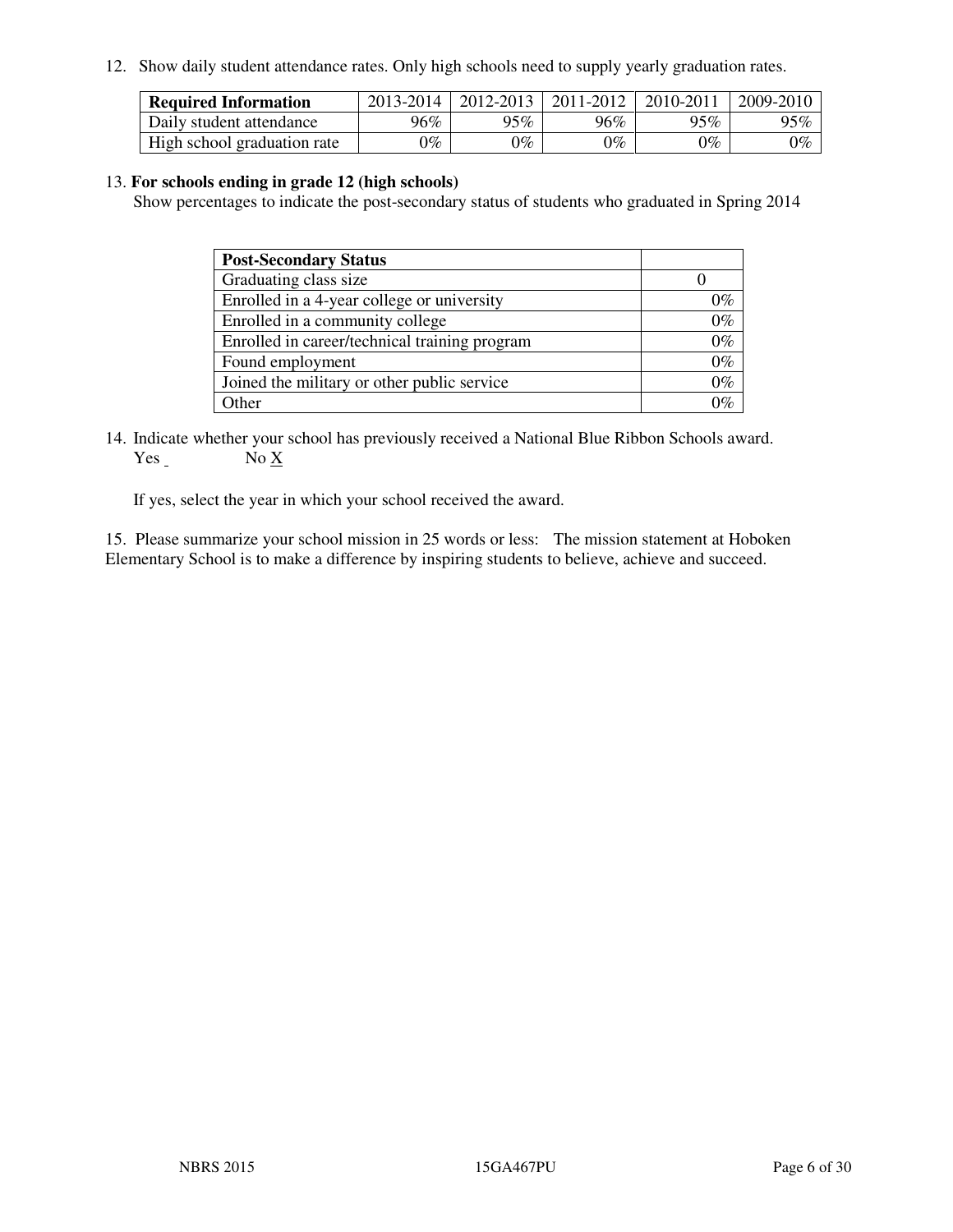# **PART III – SUMMARY**

Hoboken Elementary School (HES) is a pre-k-6th grade public school located on the west end of Brantley County in the small, rural town of Hoboken, Georgia. Brantley County has very few businesses, and the school system is the largest employer in the county. Our school is the center of pride in our small town and receives amazing parent and community support. Our school was originally started in 1927 as Hoboken School and by 1939, it served students in grades 1st-12th. In 1968, the high school students were moved to Brantley County High School, and our school was renamed Hoboken Elementary School. Today, Hoboken Elementary has one principal, two ½ day assistant principals, one counselor, one school nurse, one media specialist, 43 teachers, 16 paraprofessionals, two secretaries, four custodians, five school nutrition staff members, and serves 572 students. Presently, our school has a free and reduced lunch rate of 49%. The student population is 49% male and 51% female. The student population make up is 91% white,  $4\%$ Hispanic, 3% multi-racial, and 2% African American. Our School year begins in early August and continues until the end of May.

Our school mission statement is "Making a difference by inspiring students to believe, achieve, and succeed." Hoboken Elementary is a place where children are loved, encouraged, supported, and held to high standards for learning, behavior, and performance. Each teacher is committed to helping every student become successful. Our compassionate staff strives to form strong relationships with students so that they know we care for them and want the very best for them and their futures.

Hoboken Elementary has a strong reputation for excellence and high performance. In 2005, our school was named a Title I Distinguished School for making adequate yearly progress for three or more consecutive years. Continuing to achieve high scores on state tests, HES was recognized by the Governor's Office of Student Achievement with the Bronze Award in 2010 and again in 2011 for having 95% meets or exceeds on the Georgia CRCT. Proudly, in 2012, 2013, and 2014, HES was recognized as a Title 1 Highest Performing Reward School for being among the top scoring schools in Georgia on the CRCT. Only the top 5% of Georgia's Title 1 schools received this prestigious reward. Hoboken Elementary was the recipient of the Lowe's Grant in 2011 and the Striving Reader Grant in 2012.

Hoboken Elementary School has a variety of traditions that we look forward to each year. On the first day of preplanning, the administrators welcome the staff back with a delicious breakfast in the auditorium which is decorated with our new school theme. This motivating theme changes each year and is woven into school decor and events. This year we adopted a "Superhero" theme and encouraged our students to be "Superheroes in training." Several days before the first day of school in August, we have Open House where our students and parents can meet the teachers, see their new classrooms, and get a supply list. Parents and students attend a Trojan Family Curriculum Night a few weeks after school begins to learn more about the learning standards, assessments, expectations, and goals for the school year. In October, we have a huge Fall Festival where students, parents, and community members enjoy an evening of great family fun. HES celebrates Red Ribbon Week during the last week of October by having focused lessons and fun dress-up days that encourage healthy lifestyle choices and the importance of "just saying no" to drugs. Veterans Day is always a patriotic celebration at HES where veterans and active service members are honored by a full gym of students and teachers who sing for them, read thankful essays written by children, and give a standing ovation honoring our soldiers. During our Thanksgiving lunches at HES, parents enjoy a turkey feast with their child, and we have a special table reserved for our school system's retired educators who come share this delicious meal with us. Our Christmas musicals are in December, and our parents and community members turn out in large numbers to see our student carolers perform. During March, we have a Book Fair in the library where students and parents can purchase engaging books for their homes. Each spring, HES Olympic Day is a much anticipated highlight of the school year and is a competitive, culminating activity for the PE Department's olympism unit. During the last few weeks of school, each grade level hosts a "fun" day to celebrate their mastery of the year's standards. The AR Carnival is a yearend event for all students to reward them for a successful year of reading. The 6th grade Exit Program is a heartwarming ceremony signifying the completion of elementary school where our 6th grade students are honored and recognized for their accomplishments.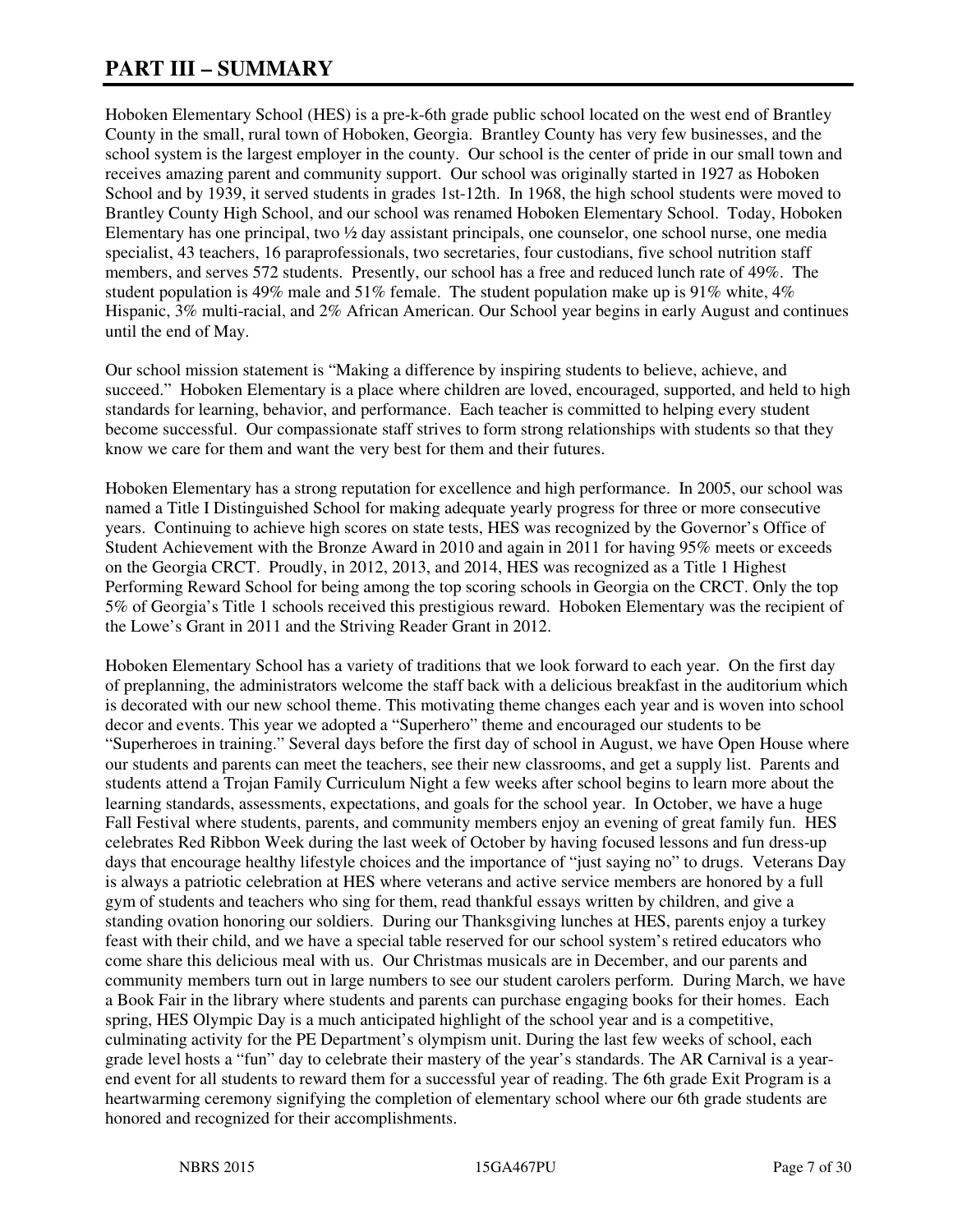### **1. Core Curriculum:**

Hoboken Elementary utilizes the Common Core Georgia Performance Standards (CCGPS) to drive instruction in reading/English language arts (ELA) and mathematics, while the Georgia Performance Standards (GPS) are utilized in both science and social studies instruction. Increasing the depth of knowledge and rigor has been our focus this year through the integration of clear learning targets, extended oral and written responses across the content areas, and differing methods of formative and summative assessments.

The CCGPS are used to guide instruction in reading/English language arts through a balanced literacy approach to focus on the four domains of language: speaking, listening, reading, and writing. Teachers use guided reading with leveled readers, literature-based units, and novel studies to acquire foundational and comprehension skills. These methods are supported by programs such as Saxon Phonics, SRA, Moby Max, Study Island, Tumble Books, MackinVia, and Reading A-Z. This differentiated approach facilitates instruction to all students including those above and below grade level. A greater depth of knowledge is accomplished through writing with the use of interactive notebooks, response to literature, and open-ended questioning. Students are fully engaged in critical thinking when asked to respond to standards-based prompts derived from instruction. Building enthusiasm and a love of reading is further cultivated through the school-wide implementation of the Accelerated Reading (AR) program where students read independently on their personal reading level. Students spend a minimum of 30 minutes each day reading books of interest at their independent level. Each book and comprehension score is recorded in an AR journal. Teachers use the data from the AR program to guide and challenge students to excel in reading fluency and comprehension.

Hoboken Elementary has multiple resources to help meet the diverse math needs of our students. The approved basal text series that are used as resources include Harcourt, GO MATH, and Explorations in Core Math. Our math instruction spirals throughout the grade levels to include forms of daily Common Core warm-ups, basic math fact fluency, and grade level standard-driven problem solving practice. Multiple hands-on manipulative activities are integrated for tactile learners to assist in the mastery of state standards. Literature and writing are included during math lessons to help prepare students for mastery of the CCGPS. To further support these learning standards, students are engaged in research-based technology programs such as Study Island, Education City, Moby Max, Brain-Pop, Accelerated Math, Math Facts in a Flash, and various SMART Board Notebook resources. A variety of educational sites are also incorporated daily into math lessons to help support different learning styles.

Science units are developed to ensure full coverage of the Georgia Performance Standards by creating hands-on learning centers and experiments that enable the facilitation of critical problem solving skills. As students learn, they write their investigative findings in their interactive notebooks. Students use their notebooks to record, analyze, and interpret data. Hoboken Elementary utilizes an outdoor classroom to engage students in real-world applications. Students in grades 4-6 deepen their learning of science concepts by completing research and science fair projects.

The Social Studies Georgia Performance Standards (GPS) are taught in grades Kindergarten-6. The standards are covered through a variety of interactive learning experiences. Students learn basic social studies skills and processes through hands on units and centers. Our teachers integrate social studies into the literacy curriculum and interactive notebooks are utilized to allow students to record and analyze collected data. Students learn about history and historical figures through novels and short stories. Outside speakers are brought in to expose students to other sources of information. Students and teachers use technology to enhance social studies learning experiences by using the Internet to do research and by creating PowerPoint presentations.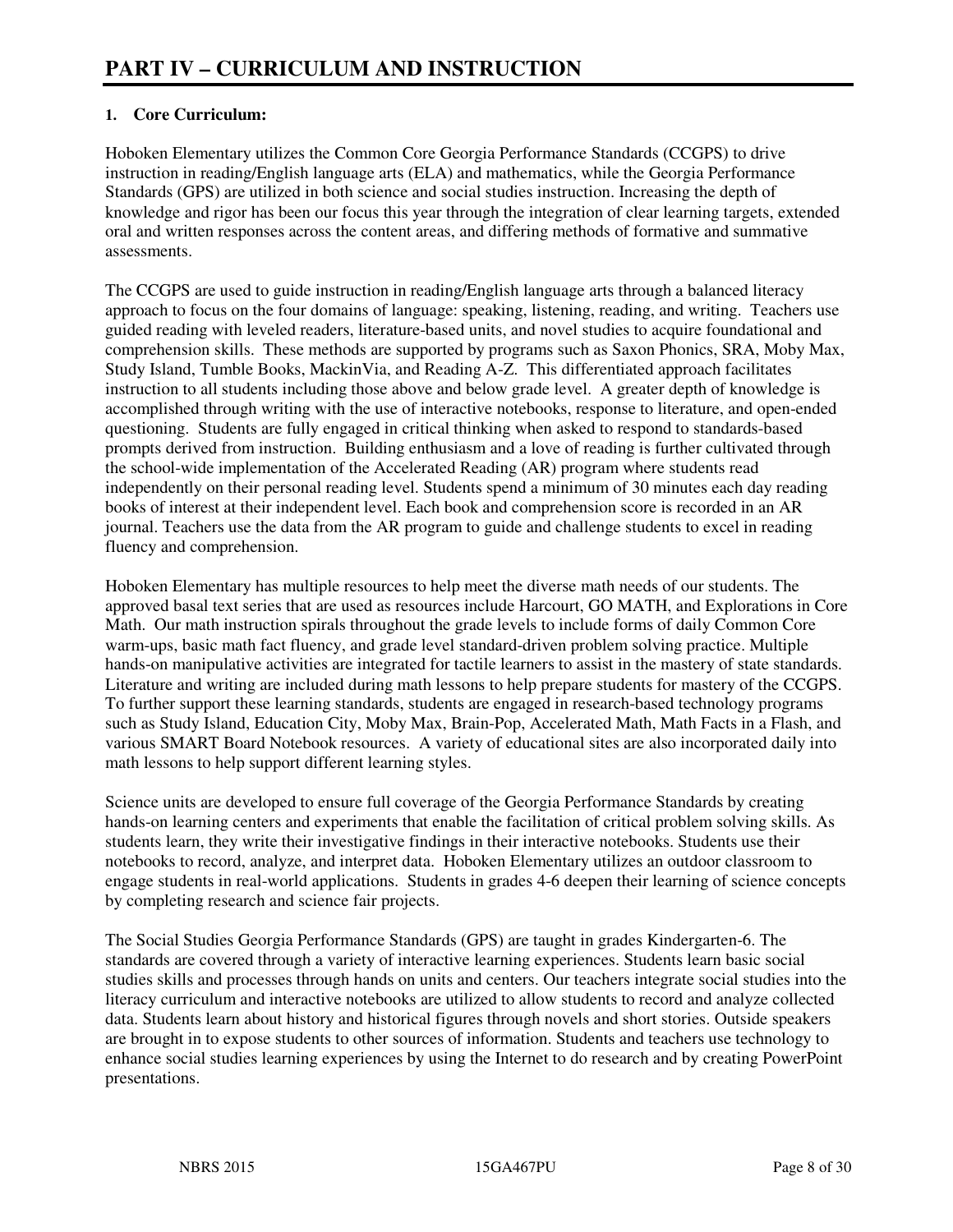Our Pre-K classes implement the Georgia Early Learning and Development Standards (GELDS) which are aligned with the K-12 CCGPS. The Pre-K environment is carefully designed to promote learning through play, movement, exploration, language, and experiences in various activity centers such as art, blocks, dramatic play, math, and science. Each student undergoes the Phonological Awareness Literacy Screening (PALS) three times during the school year to measure literacy growth. Our Pre-K classes go on three field trips during the year to build knowledge, language, and experience.

#### **2. Other Curriculum Areas:**

All members of our staff share a collective responsibility for increasing student achievement and strengthening individual talents. We recognize that a well-rounded, engaging curriculum helps students grow and learn and prepares them for real world experiences. By infusing our curriculum with physical education, the arts, technology, and various club activities, our teachers engage students with rich, meaningful, and thoughtfully planned learning activities that provide experiences to accommodate a variety of learning styles.

Students in kindergarten – 6th grade receive 40 minutes of physical education every day. By engaging in a wide variety of sports, games, and fitness activities, our PE classes emphasize the development of the entire body including physical, mental, social, and emotional health. Through a diverse series of units such as archery, camping, tennis, ultimate Frisbee, badminton, and bowling, our PE staff works to develop positive attitudes toward physical activity and helps insure that our students will adopt and maintain a physically active and healthy lifestyle. Student fitness and activity is measured through a series of tests and a Fitness Gram is sent home detailing each student's overall physical fitness. Every May, for the past 23 years, our PE Department has hosted a school-wide unit on Olympism to showcase the athletic abilities of our students. Olympic Day for all students is a culmination of several weeks of intense competition, qualifying events, and training that emphasizes the importance of fair play and sportsmanship. Students compete and are awarded medals in events such as rope climbing, relays, softball throw, discus throw, foot races, and long jump.

Our school feels that infusing the curriculum with the visual and performing arts helps our students flourish because music and art encourage children's natural tendencies to explore and learn. Our talented and energetic teachers incorporate music into the curriculum by singing songs about the multiplication tables, the days of the week, and the continents of the world. We frequently get energy pumping before lessons with movement activities and ease test anxiety by dancing in the classroom. In the spring, we host a schoolwide art day that offers students opportunities to expand their creativity by experimenting with many art techniques and mediums. By providing opportunities for students in all grades to incorporate art and music into daily core subject lessons, we have witnessed increased growth in many students who normally struggle academically. Our school hosts many yearly events that allow students to showcase their musical and dance abilities such as the school-wide Christmas musical, Veterans Day musical performances, a kindergarten Thanksgiving extravaganza, and a year-end talent show for grades 3-6th. Our 5th and 6th grade instrumental band practices daily and is able to perform concerts several times a year.

Technology is inserted into every facet of instruction at our school through the use of interactive white boards, computers, tablets, document cameras, and student response systems. During weekly computer classes, students in grades K-6 work independently on their individual instructional levels to either remediate or enrich various academic standards. Teachers use a variety of educational websites such as Accelerated Reader, Lexia, Raz-Kids, Moby Max, and Study Island to reinforce important skills such as computation, spelling practice, sight word recognition, keyboarding, and word processing. Classroom instruction is supplemented with web lessons and engaging videos that support all areas of the curriculum from web sources such as BrainPop, Discovery Education, and YouTube Education. All students receive yearly instruction in Internet safety and the consequences of cyberbullying. Since the Georgia Standards require that students present their work in a variety of digital formats, our teachers are increasingly working to help our students learn to use programs such as PowerPoint and Microsoft Word.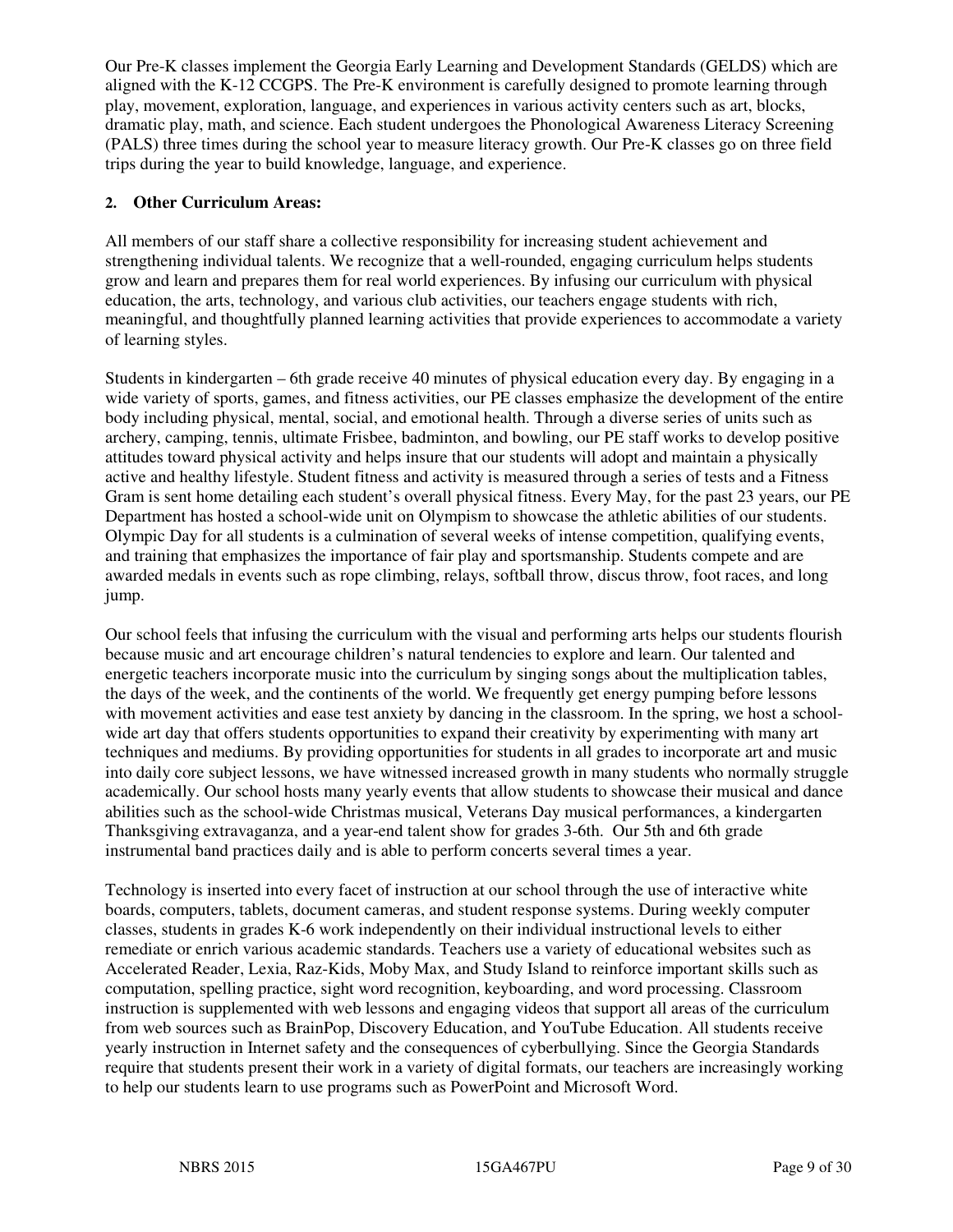School clubs help develop leadership skills, peer relationships, organizational abilities, and self-esteem. Students in grades 4-6 have opportunities to join our National Junior Beta Club, chess team, quiz bowl team, FCA Organization, Classics Reading Club, and typing club. These clubs are involved in activities such as regional competitions, community projects, or school improvement initiatives. One outstanding program that our Beta Club has been building for several years is a peer tutoring team that goes into Kindergarten and first grade classes to help younger students who are struggling with their academic skills.

#### **3. Instructional Methods and Interventions:**

Hoboken Elementary uses a variety of instructional methods to meet the individual needs of learners. In order to accommodate learners on many different levels of achievement, all students are provided with differentiated instruction in the classrooms. For example, teachers use whole group, small group, centers, and individual instruction on a daily basis. In addition to these differentiated activities, teachers provide tiered levels of activities within the small groups and centers to reach all levels of student needs. Students are involved in collaborative pairs, group projects, and working with peer tutors if needed. In classrooms, the teachers use interactive boards, document cameras, and/or tablets to engage the students and enhance instruction. Students in Kindergarten through sixth grade take a STAR assessment in reading to determine an individual reading range. Students are able to participate in the Accelerated Reader program, which allows them to choose books of interest on their reading level. After reading these books, they are assessed on reading comprehension. Students also have access to the school and teacher websites which provide links to games and programs such as Quia, Go Math, and Study Island that can offer extra practice at home as well.

For struggling students, Hoboken uses the Response to Intervention (RTI) and Early Intervention Program (EIP) to provide individualized interventions for our students. Students who are in the RTI process or the EIP program are given extra time to work on many differentiated programs like Study Island, Accelerated Math, Moby Max, Lexia Core 5, and Math Facts in a Flash. These programs help individual students meet their required achievement goals. In addition to these computer programs, students are also given specific skill practice with an adult tutor two to five times a week in the subject area in which they struggle.

Through the use of the ACCESS test of English Language Proficiency, our teachers are provided with a proficiency level for the English Learner (EL). This assessment helps teachers to accommodate our ELs' individual needs. The ESOL teacher also offers individual help to these students on their level of instruction.

For excelling students, Hoboken offers an enrichment program called Quest. This program gives students the opportunity to use technology, art, literature, science, and social studies to move above and beyond the core curriculum. Students are also involved in group problem solving scenarios in which they must use deep critical thinking skills to find solutions.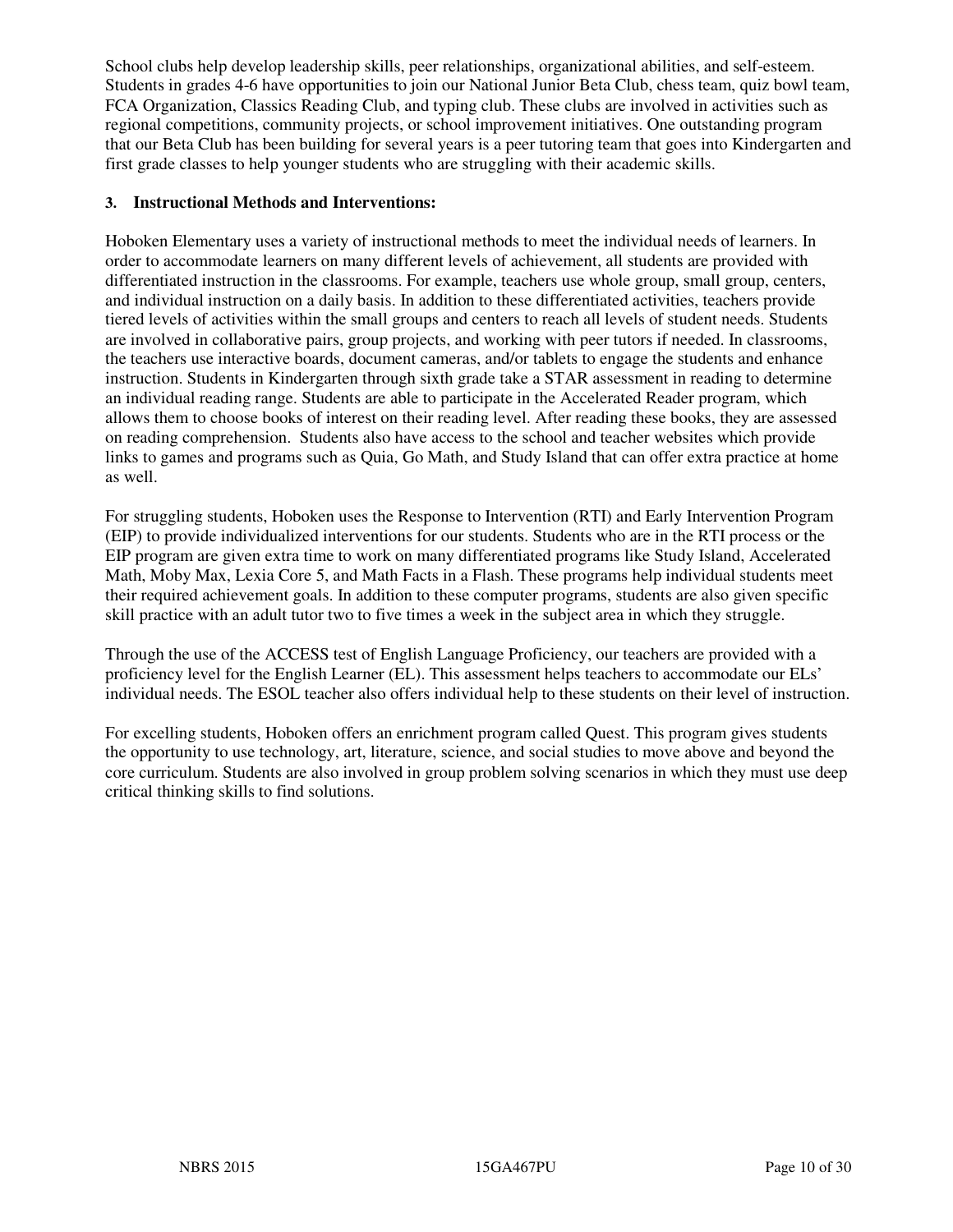#### **1. Assessment Results Narrative Summary:**

In the past, Georgia students have taken the state assessment titled Criterion-Referenced Competency Test (CRCT) in the spring of each school year. The CRCT measures student mastery on the state mandated content standards in reading, ELA, math, science and social studies. The CRCT was retired at the end of the 2013-2014 school year and will be replaced with the new Georgia Milestones End of Grade Assessment. The data charts listed in the application reflect the last five years of CRCT data for Hoboken Elementary School in reading and mathematics. The scale scores on the CRCT generally range from 700 to 920 and are divided into the following performance levels. Scores below 800 indicate a performance level of "Does Not Meet the Standard" and scores between 800 and 849 indicate a performance level of "Meets the Standard." Furthermore, CRCT scores of 850 or higher indicate a level of "Exceeds the Standard."

The CRCT data presented in the application tables report the "Meets the Standard" and "Exceeds the Standard" combined data in the top row labeled "Proficiency and above" for all students, economically disadvantaged students, students receiving special education, and white students. The second column labeled "Advanced" reports the "Exceeds the Standard" percentage for the same groups of students.

Over the past five years, Hoboken Elementary School has maintained impressive CRCT scores in reading and math. In the past couple of years, we have focused on more rigorous assignments, depth of knowledge questions, and learning targets. This focus has helped our school achieve higher percentages of students "Exceed the Standard." Some of the instructional strategies that we have used with our students with disabilities population to improve student achievement include: inclusion, RTI tutor, Lexia, Moby Max, hands-on learning, and small-group instruction.

#### **2. Assessment for Instruction and Learning and Sharing Assessment Results:**

Hoboken uses a collection of different assessments to track and analyze student achievement data. Three times a year, DIBELS Next, Scholastic Reading and Math Inventories (SRI and SMI), and Georgia RESA Assessment of Student Progress (GRASP) universal screeners are given to Kindergarten-6th grade students. After each screening, administrators meet with individual grade levels to discuss and analyze student achievement data. This data is used to differentiate instruction for students above and below grade-level and is used to group students by their strengths and weaknesses for our Response to Intervention (RTI) process. Students with similar academic concerns are grouped together to receive specific skills practice with an adult tutor in math and/or reading. DIBELS Next and GRASP are used weekly or bi-weekly to progress monitor students in the RTI process. RTI coordinators meet with grade-level teachers each month to discuss student progress toward mastery of achievement goals.

Kindergarten-2nd grade teachers use running reading records to track students' reading fluency progress. The Basic Literacy Test (BLT) is used to assess phonics, sight words, reading fluency and comprehension. Grades 1-6 administer the STAR Reading test three times a year to determine each student's individual reading level and zone of proximal development (ZPD). Students choose books that are within their ZPD range in the Accelerated Reader program. Students in grades K-6 are given benchmark tests at the end of every nine weeks to measure their progress toward mastery of the Common Core Georgia Performance Standards (CCGPS).

The assessment data that is collected from these various instruments is used to guide daily classroom instruction and is delivered to parents to inform them of their child's academic progress. Assessment data from the different grade levels is displayed in our data room so that teachers can readily track student progress and mastery of learning objectives.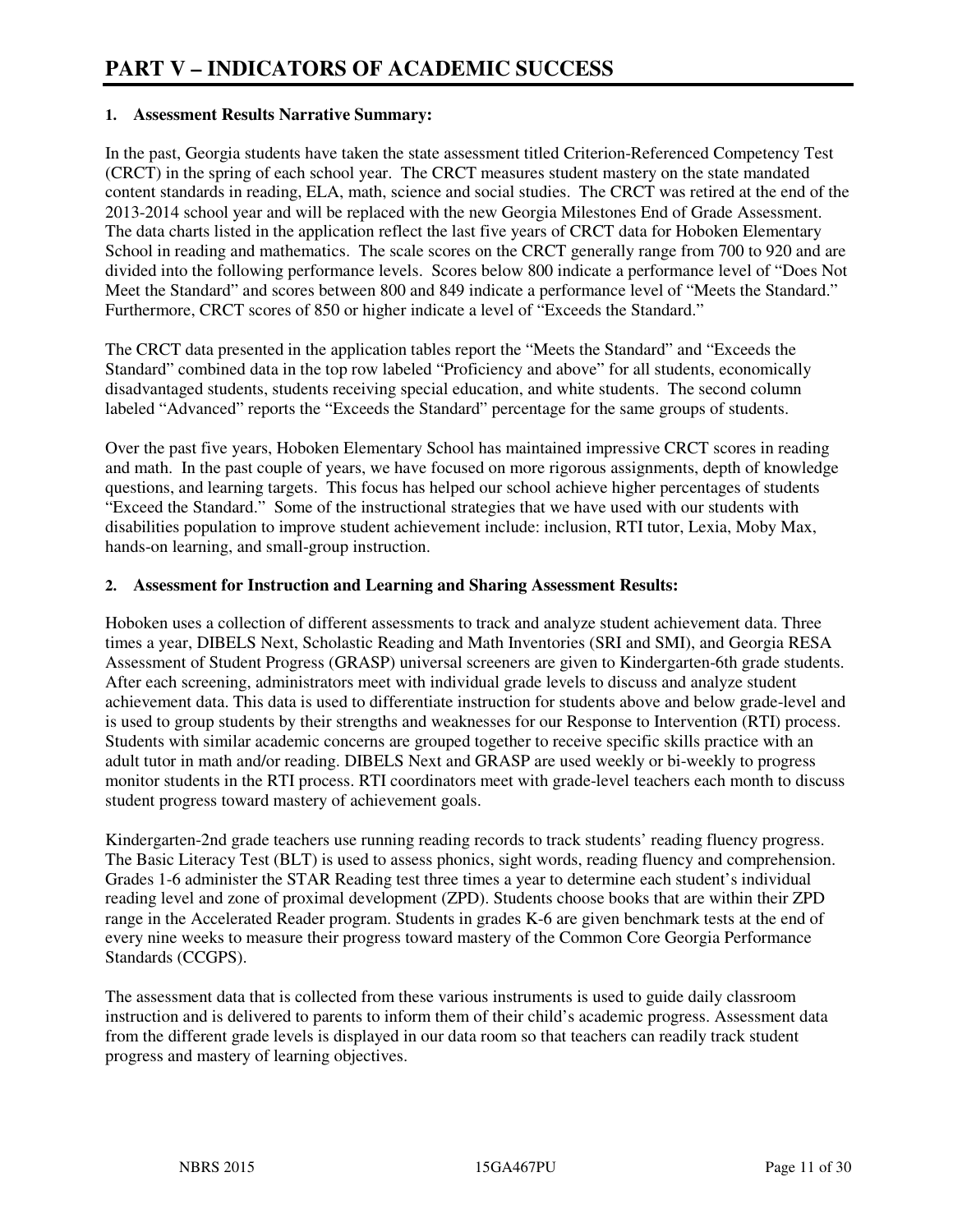### **1. School Climate/Culture**

Hoboken Elementary boasts a rich learning heritage that is punctuated by a commitment to excellence. This vision to excel in education was born in 1927 with the building of the first brick facility. This 88 year old edifice still echoes with the laughter of our students and is proudly adorned with the original Trojan mascot and the school colors of red and white. Our mission statement of "Making a difference by inspiring students to Believe, Achieve, and Succeed" is the shared focus of all HES faculty and staff. Students are encouraged and rewarded throughout the year with celebrations for achievement and attend a "Ribbon Day" ceremony at the end of each nine weeks where they are rewarded for academic excellence, outstanding attendance, and exemplary character traits. Encouraging students to develop a love for reading is supported with an end of the year reading carnival.

Meeting students' social needs and promoting their emotional growth are paramount goals at HES. Morning intercom announcements are made each day recognizing student and staff birthdays, school events and contests, a spotlighted character education trait, and a positive thought for the day. Hallways and bulletin boards are adorned with student work and detailed teacher commentary and are admired by students, parents, and visitors. Because we are located in a low socio-economic area, our students' personal needs are a priority. School faculty, community members, and local business partners help meet these needs throughout the year by stocking a clothes closet with donations of clothing and shoes, a canned good collection at Thanksgiving, and a Christmas shopping trip for disadvantaged students. Our entire staff strives to place a strong emphasis on showing compassion, trust, and respect. Students are encouraged to recognize positive behaviors displayed by their peers and there is continual verbal reinforcement of healthy behaviors in a bully-free safe environment.

The cohesiveness of our staff and "family" atmosphere at HES is recognized, valued, and coveted by all. Teachers are always thrilled to share successful classroom strategies and best practices. We all share a motivation to go above and beyond for all students at any cost. Administrators and teachers encourage each other with uplifting emails and stories and the school hospitality committee is active planning various holiday parties and activities. Hoboken Elementary believes that our extraordinary test results and strong academic record are direct results of our positive and supporting environment that encourages teachers and students to excel.

#### **2. Engaging Families and Community**

Hoboken Elementary School has always valued our relationships with families and the community. We believe that by highlighting our shared interests and responsibilities for the children that we teach that we can help our students succeed in school and in later life. To keep our parents updated and informed, we strive for transparency and open communication.

Hoboken Elementary informs parents of events and announcements through several avenues. We send out weekly red communication folders, monthly principal's newsletters, Social Media messages, and Remind 101 text alerts from teachers. The principal sends recorded phone messages and e-mail announcements and reminders to all parents. PowerSchool, our student information system, gives parents instant access to their child's academic and attendance progress. In August, our school holds a Curriculum Night to educate parents about the expectations for their children in the upcoming year and the grade-level curriculum that will be covered.

A key component to communication and parental involvement at HES is our dynamic school Parent-Teacher Organization (PTO). The PTO coordinates fund-raising activities, plans monthly meetings for members, and encourages positive interaction between parents and teachers. The funds that they raise enrich our curriculum through classroom supplies, media materials, and technology needs.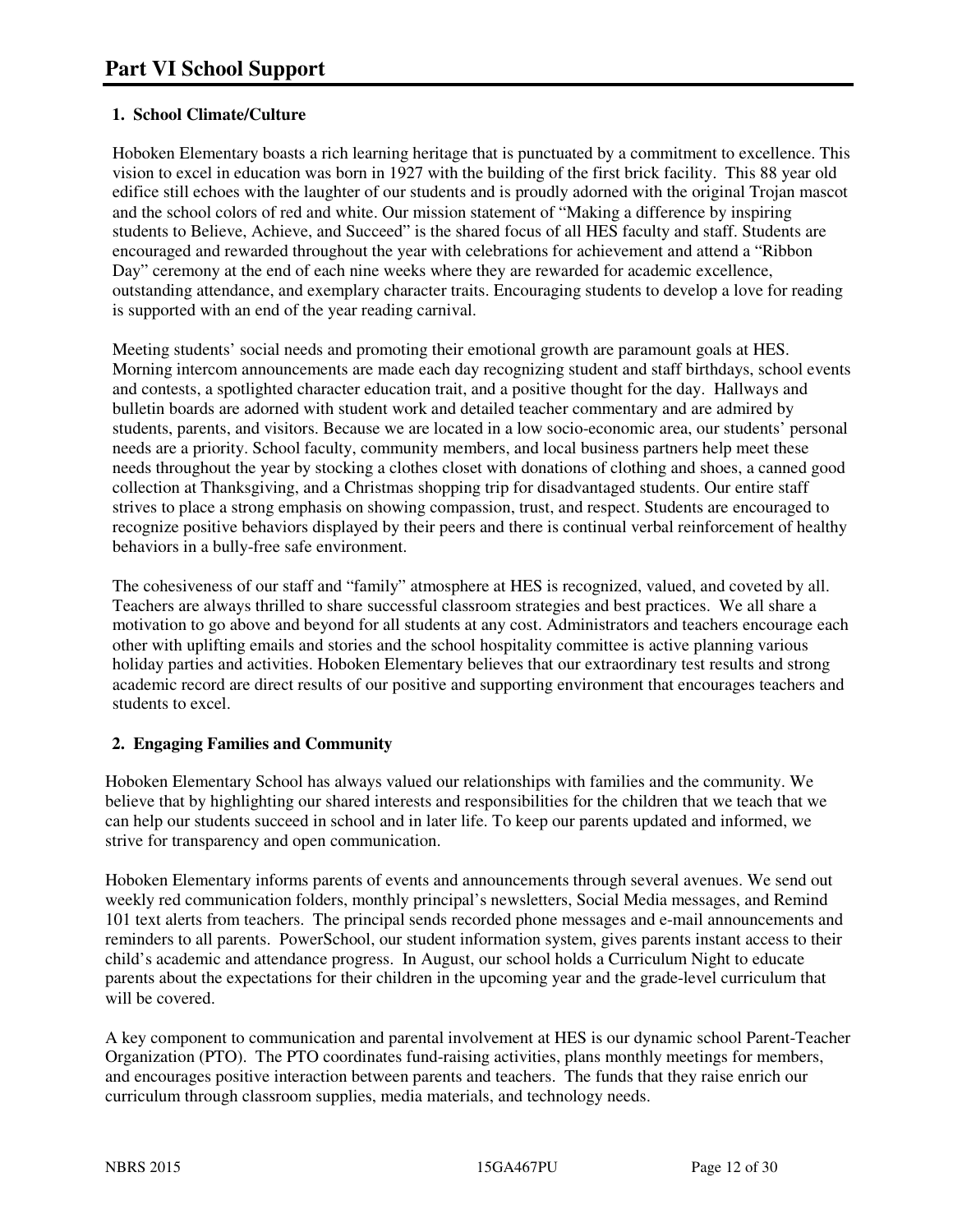Hoboken Elementary has numerous opportunities for parents to become involved in our school through participation in our Volunteer Program. Parents are encouraged to help with activities during the school day such as assisting in the media center, preparing bulletin boards and classroom materials, reading to students in the classroom, and serving as field trip chaperones. Many special programs throughout our school year such as the Book Fair, Santa Shop, and Olympics Day Celebration rely heavily upon the dedicated efforts of our parent volunteers.

We love to have visitors at our school and never pass up an opportunity to encourage families and community members to participate in the learning environment at HES. Our school enlists the help of community groups and local law enforcement officers to speak and give demonstrations during our annual Red Ribbon Week which promotes drug and alcohol prevention and awareness. We invite visitors to many events that we plan throughout the year such as our Thanksgiving Luncheon, School-wide Christmas Program, Fall Festival, Veterans Day Celebration, Sixth-grade Exit Program, and Academic Banquet. All of these activities are highly attended and our community embraces our school as they support and encourage the students that we teach.

#### **3. Professional Development**

Hoboken Elementary School strives to provide an array of relevant, multi-faceted, and need-based professional development for our teachers and staff. Through participation in professional development, our staff works to further our ability to facilitate instruction and guide students to a higher level of understanding. Every administrator, teacher, and paraprofessional is involved in some type of professional learning throughout the school year. Our school system allows teachers to give suggestions and present ideas to help determine what type of professional learning will be offered. These suggestions are taken into consideration and Hoboken works hard to offer professional learning to meet these needs.

Each school year, Hoboken offers different opportunities for our staff to further their educational abilities to help push students toward mastery of academic standards. Our teachers have been a part of a variety of learning opportunities such as Standards-based classroom training, differentiation workshops, best practices share days, teacher commentary training, PALS (Peer Assisted Learning Strategies) and guided reading training. Once a month, our administrators facilitate a vertical planning meeting for all teachers to share and learn from the grade-level teachers above and below them. Teachers and paraprofessionals have also been a part of several educational book studies that enhance our knowledge and ability to facilitate and encourage learning. Our school leadership team stays up to date with current educational issues by researching and meeting monthly to discuss how these issues affect our school and students. The leadership team chooses an applicable educational book to study and discuss in order to help our teachers grow in their teacher/leader capabilities.

Because of our school system's desire for excellence, we have received the Striving Reader Grant (SRG) from the Georgia Department of Education. This grant has provided our school with new technology, teaching materials, and excellent professional development. In conjunction with the SRG, our staff members have had the opportunity to participate in several Comprehensive Reading Solutions Modules written by the Georgia DOE. Our teachers have also had extensive training with the DIEBELS and GRASP Assessment systems. These two systems track student data from universal screenings and progress monitoring. Several teachers have had professional development from outside sources and have come back and redelivered to all teachers. Additionally, Hoboken Elementary School teachers and administrators have received extensive training on the Teacher Keys Evaluation System (TKES) and the Leader Keys Evaluation System (LKES).

#### **4. School Leadership**

Hoboken Elementary operates with a strong Administration that values the perspectives and input of all stakeholders and believes that building positive relationships is the key to school success. The Principal and two Assistant Principals work hard to establish a positive culture with high morale where employees and students are encouraged, supported, and held to high standards for excellence. The Administration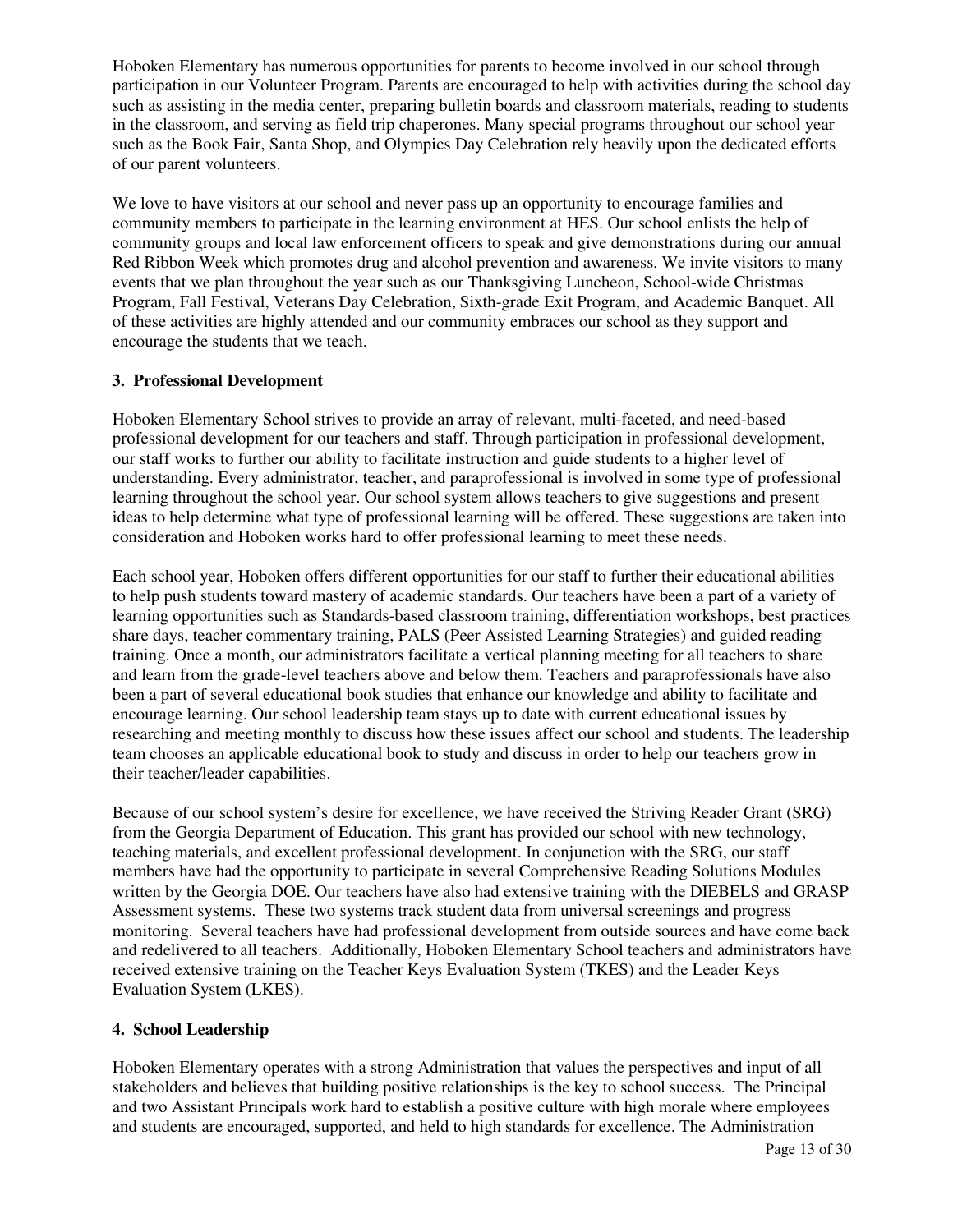believes that leadership should be shared among many competent and skilled staff members and that these school leaders should be collectively responsible for school-wide excellence in teaching, learning, and assessment. This distributed leadership is shared among various individuals with diverse skills and areas of expertise such as the School Counselor, RTI Coordinator, Reading Specialist, Grade-level Chairmen, School Nurse, Club Leaders, and Media Specialist. These school leaders work collaboratively to ensure that the many leadership tasks that must take place in a successful school are executed efficiently and effectively. Grade level meetings, surveys, questionnaires and e-mails are used to gain feedback and input from faculty members. All leaders share and support the belief that children and adults will be motivated to reach their fullest potential when they are immersed in a caring environment that invests in people. One of the most popular quotes referenced in school meetings and one that helps guide our leadership vision at HES is, "They don't care how much you know until they know how much you care."

Hoboken Elementary does have a designated Leadership Team. The Team is comprised of administratively appointed members as well as teacher leaders elected by the school staff. Our comprehensive Leadership Team is comprised of three administrators, the school counselor, the media specialist, the reading specialist, one special education teacher, one PE teacher, and six teacher leaders. The team meets monthly to discuss school issues and to identify and resolve barriers to student achievement and school success. Our Leadership Team reviews student achievement data and develops plans to improve academic success. The Leadership Team helps guide school-wide improvement efforts and meet the needs set forth by our adopted School Improvement Plan. As school reform initiatives are developed, the Leadership Team works closely with the Administration to help all staff members understand what is expected and why, monitor plan enactment, and foster trusting relationships between all participants to support the shared goal. Positive relationships are the key as we successfully distribute school-wide leadership tasks and meet the needs of all learners.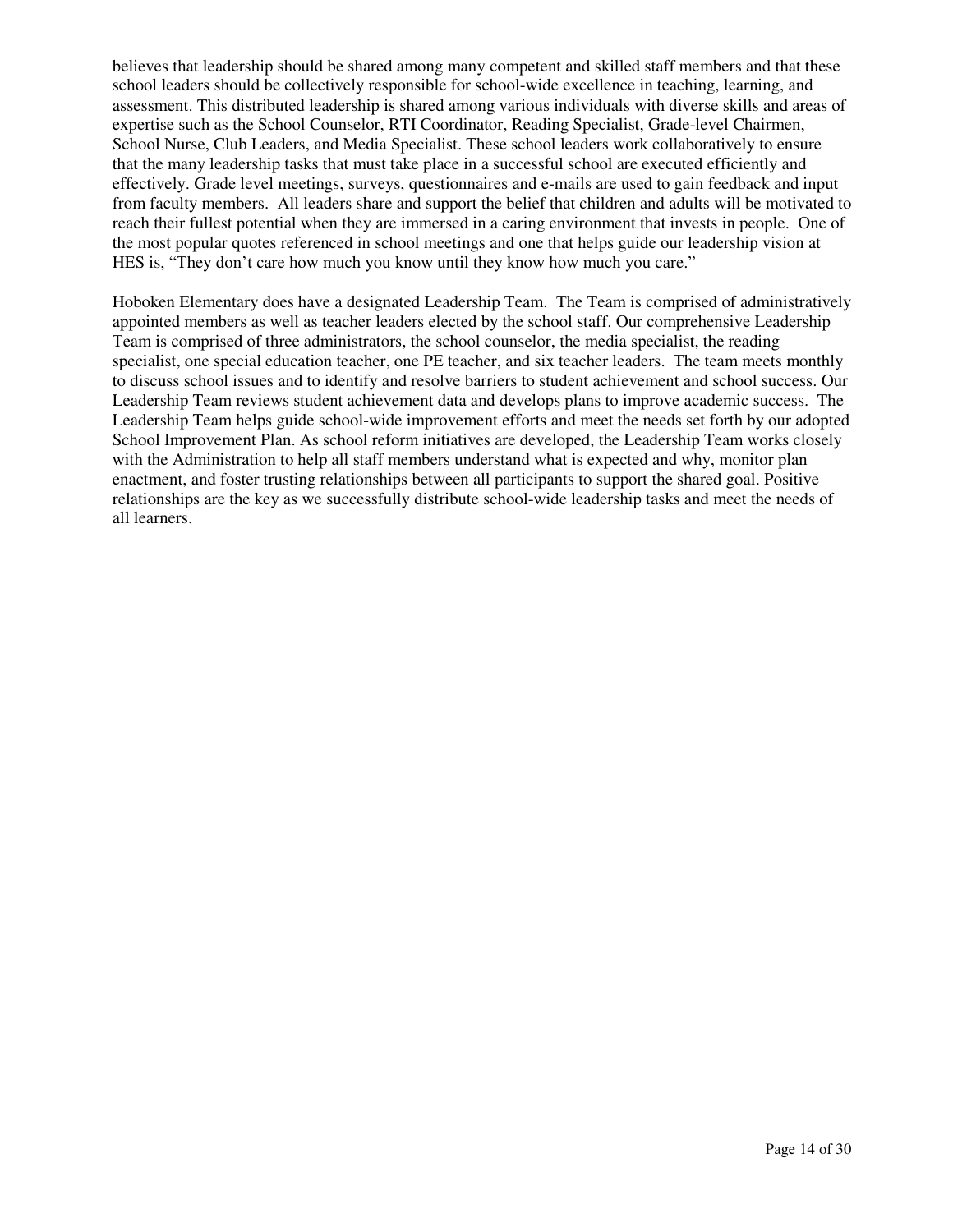# **PART VIII - ASSESSMENT RESULTS**

| <b>Subject:</b> Math                | <b>Test: CRCT</b>                    |
|-------------------------------------|--------------------------------------|
| <b>All Students Tested/Grade: 3</b> | <b>Edition/Publication Year: N/A</b> |
| <b>Publisher:</b>                   |                                      |

| School Year                       | 2013-2014      | 2012-2013        | 2011-2012      | 2010-2011      | 2009-2010      |
|-----------------------------------|----------------|------------------|----------------|----------------|----------------|
| Testing month                     | Apr            | Apr              | Apr            | Apr            | Apr            |
| <b>SCHOOL SCORES*</b>             |                |                  |                |                |                |
| Proficiency and above             | 93             | 92               | 86             | 90             | 90             |
| Advanced                          | 47             | 46               | 41             | 51             | 46             |
| Number of students tested         | 74             | 81               | 74             | 85             | 70             |
| Percent of total students tested  | 100            | 100              | 100            | 100            | 100            |
| Number of students tested with    |                |                  |                |                |                |
| alternative assessment            |                |                  |                |                |                |
| % of students tested with         | $\overline{0}$ | $\overline{0}$   | $\overline{0}$ | $\overline{0}$ | $\overline{0}$ |
| alternative assessment            |                |                  |                |                |                |
| <b>SUBGROUP SCORES</b>            |                |                  |                |                |                |
| 1. Free and Reduced-Price         |                |                  |                |                |                |
| Meals/Socio-Economic/             |                |                  |                |                |                |
| <b>Disadvantaged Students</b>     |                |                  |                |                |                |
| Proficiency and above             | 90             | 89               | 80             | 80             | 83             |
| Advanced                          | 31             | 38               | 35             | 34             | 42             |
| Number of students tested         | 39             | 45               | 51             | 35             | 36             |
| 2. Students receiving Special     |                |                  |                |                |                |
| <b>Education</b>                  |                |                  |                |                |                |
| Proficiency and above             | 60             | 80               | 30             | 63             | 63             |
| Advanced                          | 20             | $\boldsymbol{0}$ | 20             | 13             | 38             |
| Number of students tested         | $\overline{5}$ | 5                | 10             | 8              | 8              |
| 3. English Language Learner       |                |                  |                |                |                |
| <b>Students</b>                   |                |                  |                |                |                |
| Proficiency and above             |                |                  |                |                |                |
| Advanced                          |                |                  |                |                |                |
| Number of students tested         |                |                  |                |                |                |
| 4. Hispanic or Latino             |                |                  |                |                |                |
| <b>Students</b>                   |                |                  |                |                |                |
| Proficiency and above             |                |                  |                |                |                |
| Advanced                          |                |                  |                |                |                |
| Number of students tested         |                |                  |                |                |                |
| 5. African-American               |                |                  |                |                |                |
| <b>Students</b>                   |                |                  |                |                |                |
| Proficiency and above<br>Advanced |                |                  |                |                |                |
|                                   |                |                  |                |                |                |
| Number of students tested         |                |                  |                |                |                |
| <b>6. Asian Students</b>          |                |                  |                |                |                |
| Proficiency and above             |                |                  |                |                |                |
| Advanced                          |                |                  |                |                |                |
| Number of students tested         |                |                  |                |                |                |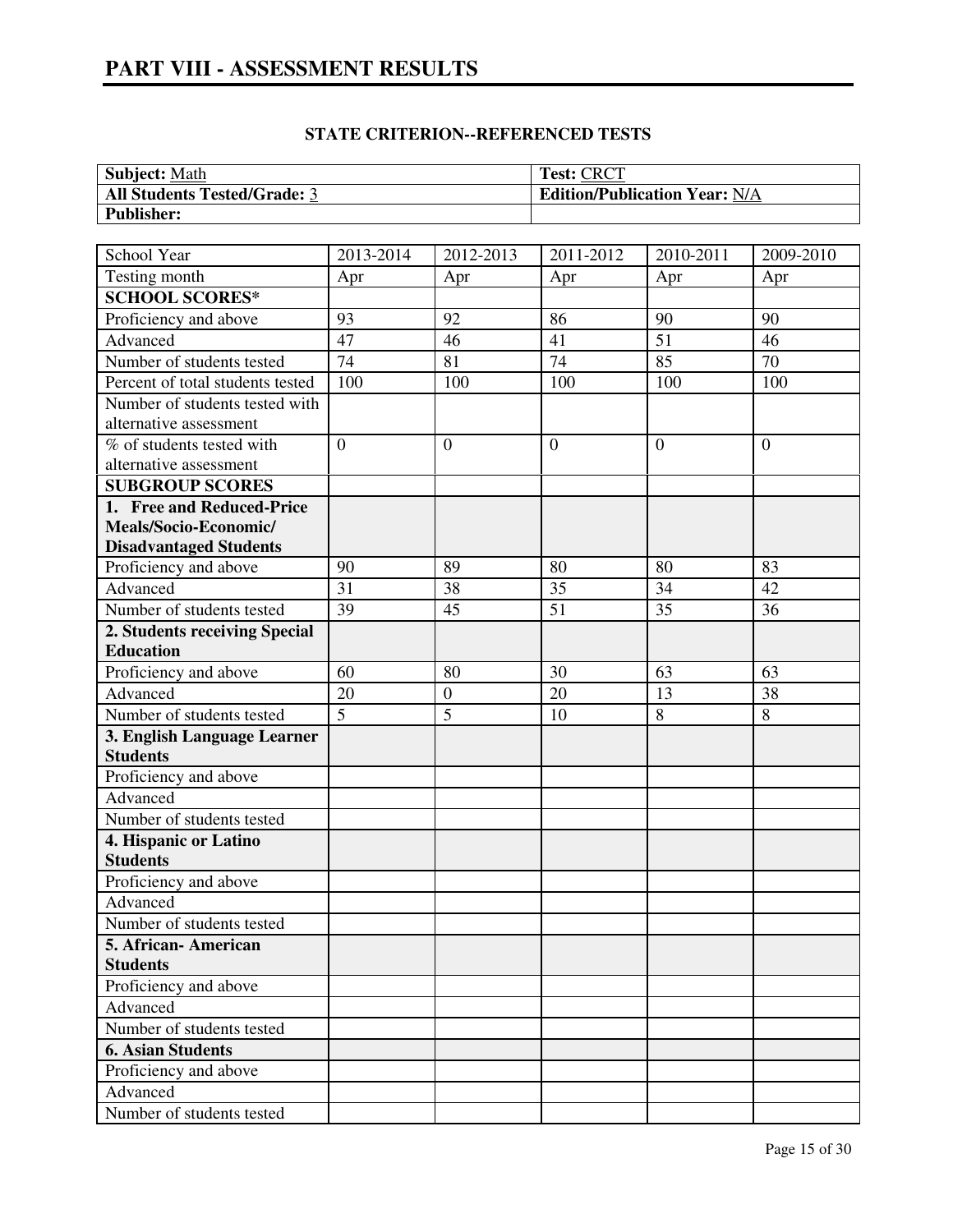| School Year                      | 2013-2014 | 2012-2013 | 2011-2012 | 2010-2011 | 2009-2010 |
|----------------------------------|-----------|-----------|-----------|-----------|-----------|
| 7. American Indian or            |           |           |           |           |           |
| <b>Alaska Native Students</b>    |           |           |           |           |           |
| Proficiency and above            |           |           |           |           |           |
| Advanced                         |           |           |           |           |           |
| Number of students tested        |           |           |           |           |           |
| 8. Native Hawaiian or other      |           |           |           |           |           |
| <b>Pacific Islander Students</b> |           |           |           |           |           |
| Proficiency and above            |           |           |           |           |           |
| Advanced                         |           |           |           |           |           |
| Number of students tested        |           |           |           |           |           |
| 9. White Students                |           |           |           |           |           |
| Proficiency and above            | 93        | 90        | 86        | 89        | 89        |
| Advanced                         | 48        | 47        | 38        | 52        | 46        |
| Number of students tested        | 71        | 73        | 64        | 83        | 61        |
| 10. Two or More Races            |           |           |           |           |           |
| identified Students              |           |           |           |           |           |
| Proficiency and above            |           |           |           |           |           |
| Advanced                         |           |           |           |           |           |
| Number of students tested        |           |           |           |           |           |
| 11. Other 1: Other 1             |           |           |           |           |           |
| Proficiency and above            |           |           |           |           |           |
| Advanced                         |           |           |           |           |           |
| Number of students tested        |           |           |           |           |           |
| 12. Other 2: Other 2             |           |           |           |           |           |
| Proficiency and above            |           |           |           |           |           |
| Advanced                         |           |           |           |           |           |
| Number of students tested        |           |           |           |           |           |
| 13. Other 3: Other 3             |           |           |           |           |           |
| Proficiency and above            |           |           |           |           |           |
| Advanced                         |           |           |           |           |           |
| Number of students tested        |           |           |           |           |           |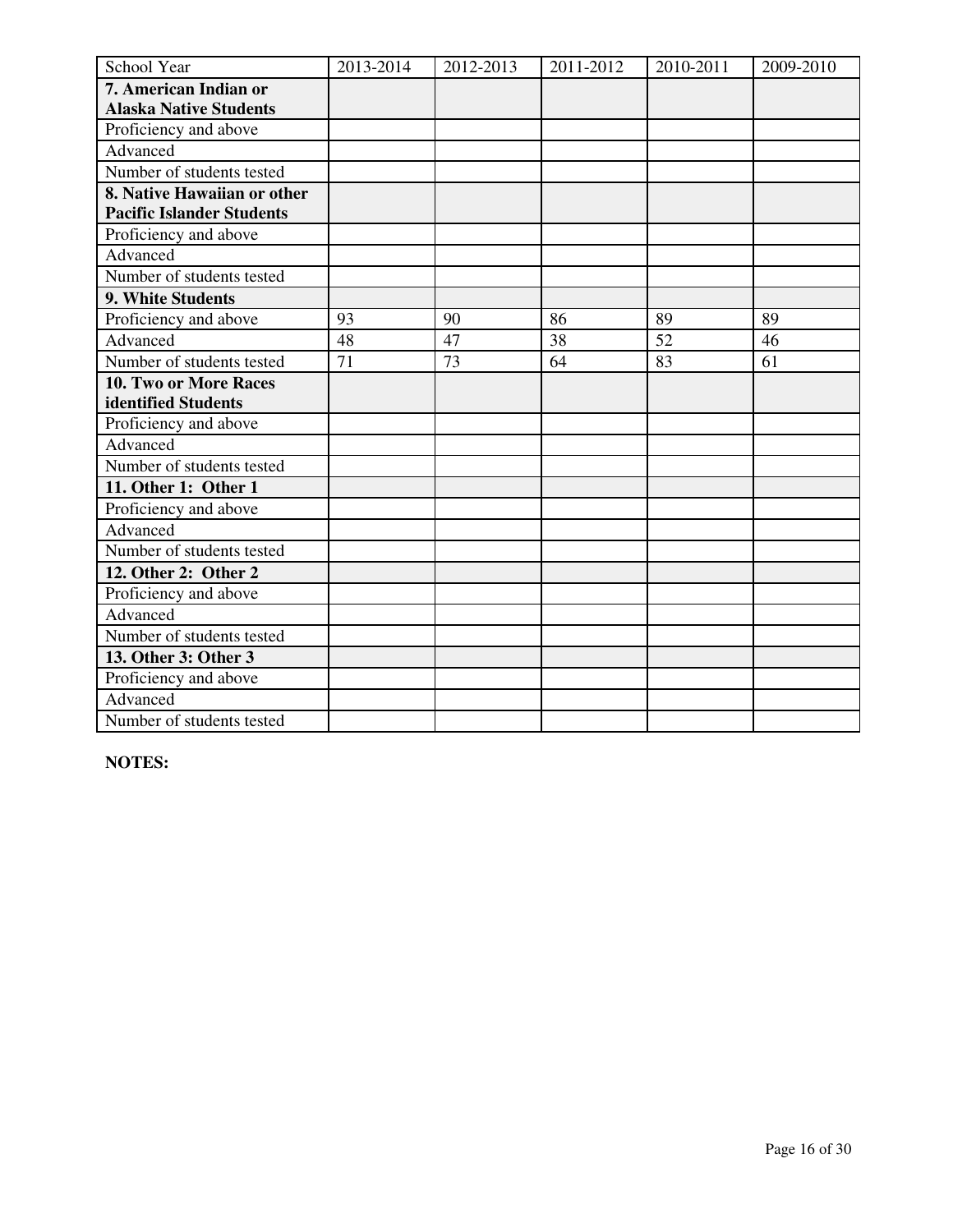| <b>Subject: Math</b>         | <b>Test: CRCT</b>                    |
|------------------------------|--------------------------------------|
| All Students Tested/Grade: 4 | <b>Edition/Publication Year: N/A</b> |
| <b>Publisher:</b>            |                                      |

| School Year                      | 2013-2014      | 2012-2013      | 2011-2012      | 2010-2011      | 2009-2010      |
|----------------------------------|----------------|----------------|----------------|----------------|----------------|
| Testing month                    | Apr            | Apr            | Apr            | Apr            | Apr            |
| <b>SCHOOL SCORES*</b>            |                |                |                |                |                |
| Proficiency and above            | 91             | 88             | 89             | 94             | 92             |
| Advanced                         | 43             | 30             | 40             | 51             | 38             |
| Number of students tested        | 79             | 71             | 80             | 68             | 76             |
| Percent of total students tested | 100            | 100            | 100            | 100            | 100            |
| Number of students tested with   |                |                |                |                |                |
| alternative assessment           |                |                |                |                |                |
| % of students tested with        | $\overline{0}$ | $\overline{0}$ | $\overline{0}$ | $\overline{0}$ | $\overline{0}$ |
| alternative assessment           |                |                |                |                |                |
| <b>SUBGROUP SCORES</b>           |                |                |                |                |                |
| 1. Free and Reduced-Price        |                |                |                |                |                |
| Meals/Socio-Economic/            |                |                |                |                |                |
| <b>Disadvantaged Students</b>    |                |                |                |                |                |
| Proficiency and above            | 92             | 89             | 83             | 90             | 89             |
| Advanced                         | 35             | 18             | 29             | 42             | 30             |
| Number of students tested        | 48             | 45             | 35             | 31             | 46             |
| 2. Students receiving Special    |                |                |                |                |                |
| <b>Education</b>                 |                |                |                |                |                |
| Proficiency and above            | 63             | 70             | 55             | 60             | 25             |
| Advanced                         | 13             | 10             | 9              | 20             | 25             |
| Number of students tested        | $\overline{8}$ | 10             | 11             | $\overline{5}$ | $\overline{4}$ |
| 3. English Language Learner      |                |                |                |                |                |
| <b>Students</b>                  |                |                |                |                |                |
| Proficiency and above            |                |                |                |                |                |
| Advanced                         |                |                |                |                |                |
| Number of students tested        |                |                |                |                |                |
| 4. Hispanic or Latino            |                |                |                |                |                |
| <b>Students</b>                  |                |                |                |                |                |
| Proficiency and above            |                |                |                |                |                |
| Advanced                         |                |                |                |                |                |
| Number of students tested        |                |                |                |                |                |
| 5. African- American             |                |                |                |                |                |
| <b>Students</b>                  |                |                |                |                |                |
| Proficiency and above            |                |                |                |                |                |
| Advanced                         |                |                |                |                |                |
| Number of students tested        |                |                |                |                |                |
| <b>6. Asian Students</b>         |                |                |                |                |                |
| Proficiency and above            |                |                |                |                |                |
| Advanced                         |                |                |                |                |                |
| Number of students tested        |                |                |                |                |                |
| 7. American Indian or            |                |                |                |                |                |
| <b>Alaska Native Students</b>    |                |                |                |                |                |
| Proficiency and above            |                |                |                |                |                |
| Advanced                         |                |                |                |                |                |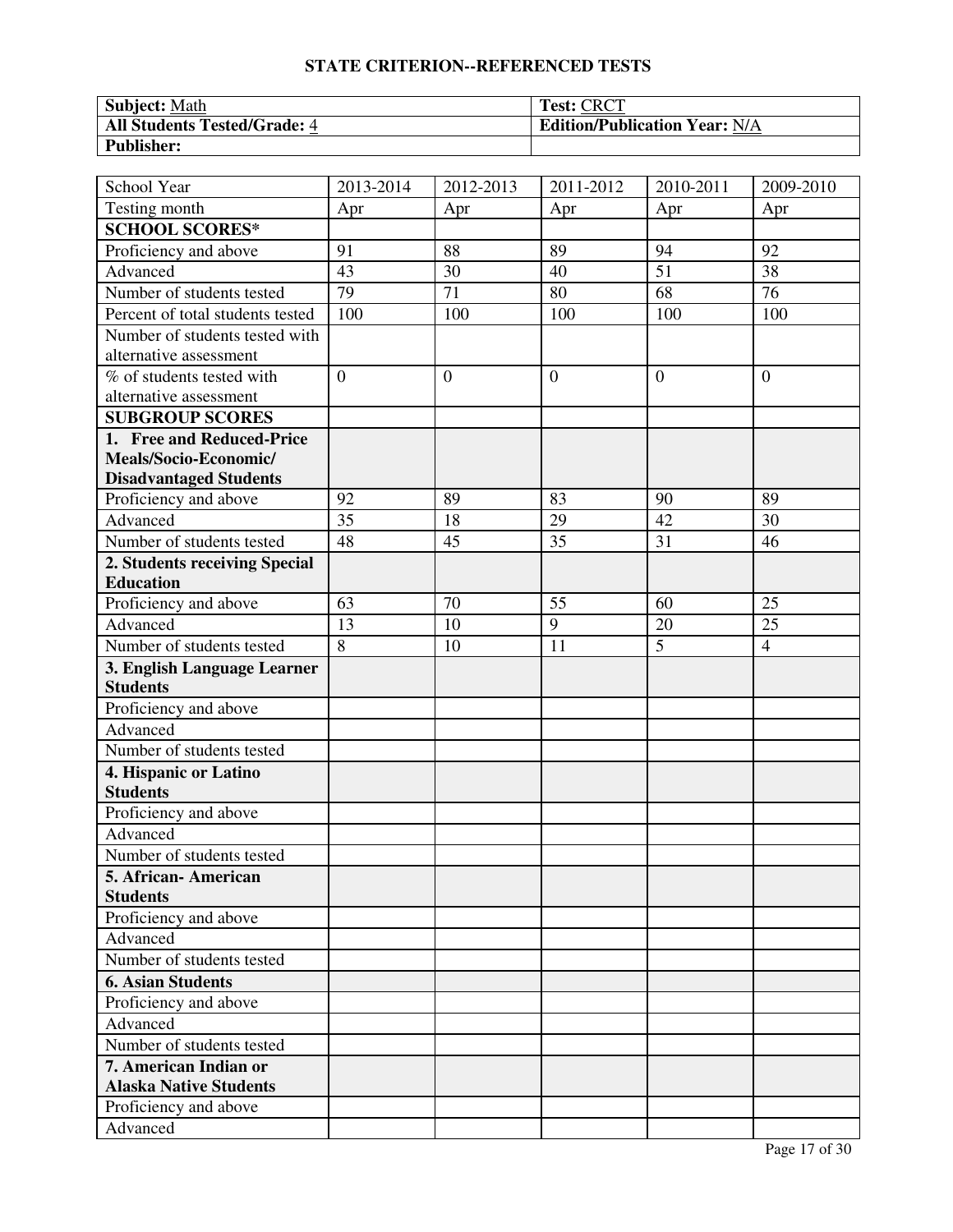| School Year                      | 2013-2014 | 2012-2013 | 2011-2012 | 2010-2011 | 2009-2010 |
|----------------------------------|-----------|-----------|-----------|-----------|-----------|
| Number of students tested        |           |           |           |           |           |
| 8. Native Hawaiian or other      |           |           |           |           |           |
| <b>Pacific Islander Students</b> |           |           |           |           |           |
| Proficiency and above            |           |           |           |           |           |
| Advanced                         |           |           |           |           |           |
| Number of students tested        |           |           |           |           |           |
| 9. White Students                |           |           |           |           |           |
| Proficiency and above            | 91        | 86        | 88        | 93        | 92        |
| Advanced                         | 43        | 27        | 41        | 48        | 39        |
| Number of students tested        | 76        | 64        | 78        | 59        | 71        |
| 10. Two or More Races            |           |           |           |           |           |
| identified Students              |           |           |           |           |           |
| Proficiency and above            |           |           |           |           |           |
| Advanced                         |           |           |           |           |           |
| Number of students tested        |           |           |           |           |           |
| 11. Other 1: Other 1             |           |           |           |           |           |
| Proficiency and above            |           |           |           |           |           |
| Advanced                         |           |           |           |           |           |
| Number of students tested        |           |           |           |           |           |
| 12. Other 2: Other 2             |           |           |           |           |           |
| Proficiency and above            |           |           |           |           |           |
| Advanced                         |           |           |           |           |           |
| Number of students tested        |           |           |           |           |           |
| 13. Other 3: Other 3             |           |           |           |           |           |
| Proficiency and above            |           |           |           |           |           |
| Advanced                         |           |           |           |           |           |
| Number of students tested        |           |           |           |           |           |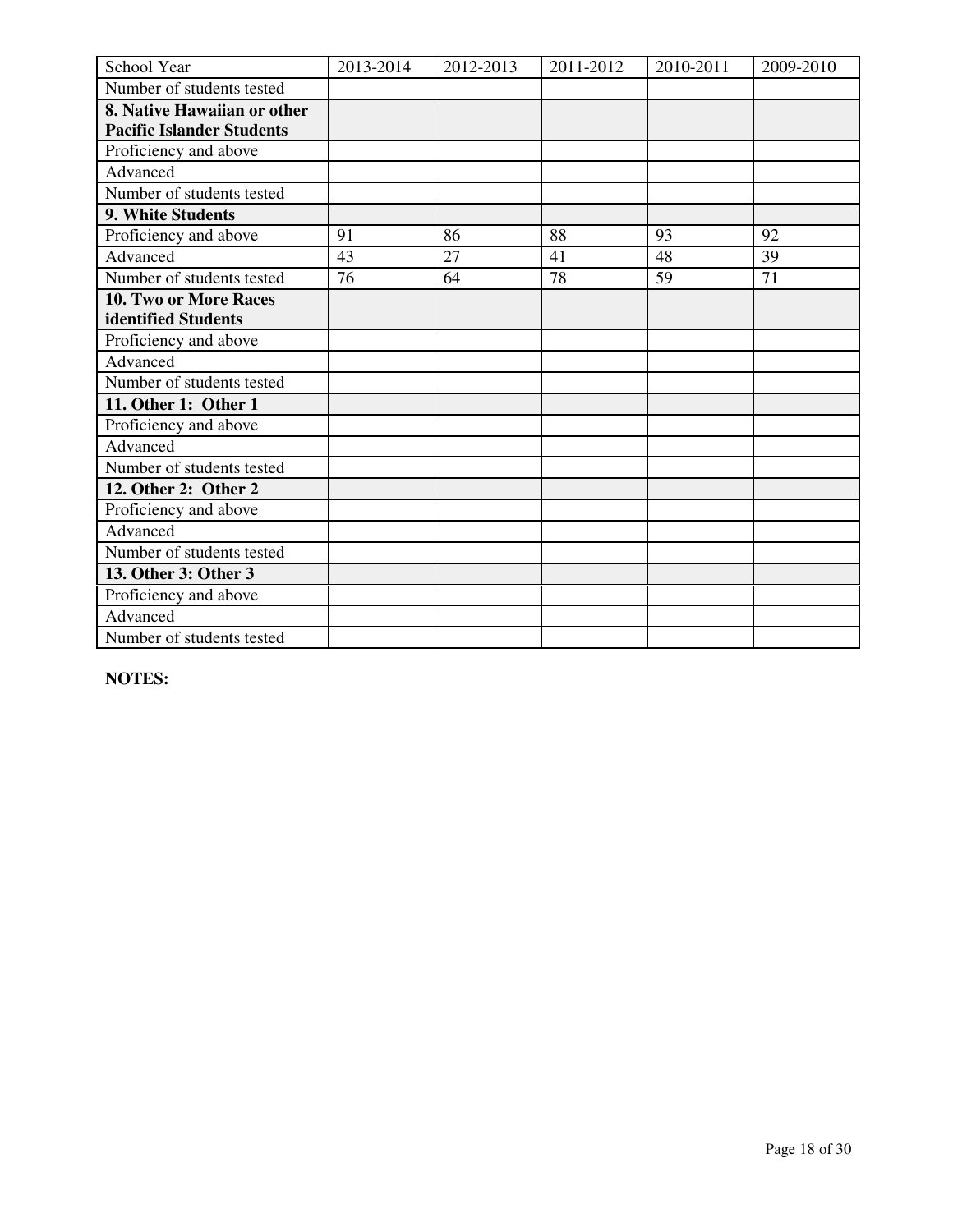| <b>Subject: Math</b>         | <b>Test: CRCT</b>                    |
|------------------------------|--------------------------------------|
| All Students Tested/Grade: 5 | <b>Edition/Publication Year: N/A</b> |
| <b>Publisher:</b>            |                                      |

| School Year                      | 2013-2014       | 2012-2013    | 2011-2012    | 2010-2011      | 2009-2010       |
|----------------------------------|-----------------|--------------|--------------|----------------|-----------------|
| Testing month                    | Apr             | Apr          | Apr          | Apr            | Apr             |
| <b>SCHOOL SCORES*</b>            |                 |              |              |                |                 |
| Proficiency and above            | 97              | 99           | 92           | 96             | 94              |
| Advanced                         | 46              | 55           | 41           | 57             | $\overline{54}$ |
| Number of students tested        | $\overline{72}$ | 79           | 71           | 79             | 80              |
| Percent of total students tested | 100             | 100          | 100          | 100            | 100             |
| Number of students tested with   |                 |              |              |                |                 |
| alternative assessment           |                 |              |              |                |                 |
| % of students tested with        | $\overline{0}$  | $\mathbf{0}$ | $\mathbf{0}$ | $\overline{0}$ | $\overline{0}$  |
| alternative assessment           |                 |              |              |                |                 |
| <b>SUBGROUP SCORES</b>           |                 |              |              |                |                 |
| 1. Free and Reduced-Price        |                 |              |              |                |                 |
| Meals/Socio-Economic/            |                 |              |              |                |                 |
| <b>Disadvantaged Students</b>    |                 |              |              |                |                 |
| Proficiency and above            | 98              | 100          | 86           | 95             | 90              |
| Advanced                         | 42              | 37           | 31           | 51             | 50              |
| Number of students tested        | 50              | 35           | 36           | 41             | 42              |
| 2. Students receiving Special    |                 |              |              |                |                 |
| <b>Education</b>                 |                 |              |              |                |                 |
| Proficiency and above            | 80              | 100          | 38           | 75             | 57              |
| Advanced                         | $\overline{0}$  | 25           | 25           | 25             | 43              |
| Number of students tested        | 10              | 8            | 8            | $\overline{4}$ | $\overline{7}$  |
| 3. English Language Learner      |                 |              |              |                |                 |
| <b>Students</b>                  |                 |              |              |                |                 |
| Proficiency and above            |                 |              |              |                |                 |
| Advanced                         |                 |              |              |                |                 |
| Number of students tested        |                 |              |              |                |                 |
| 4. Hispanic or Latino            |                 |              |              |                |                 |
| <b>Students</b>                  |                 |              |              |                |                 |
| Proficiency and above            |                 |              |              |                |                 |
| Advanced                         |                 |              |              |                |                 |
| Number of students tested        |                 |              |              |                |                 |
| 5. African-American              |                 |              |              |                |                 |
| <b>Students</b>                  |                 |              |              |                |                 |
| Proficiency and above            |                 |              |              |                |                 |
| Advanced                         |                 |              |              |                |                 |
| Number of students tested        |                 |              |              |                |                 |
| <b>6. Asian Students</b>         |                 |              |              |                |                 |
| Proficiency and above            |                 |              |              |                |                 |
| Advanced                         |                 |              |              |                |                 |
| Number of students tested        |                 |              |              |                |                 |
| 7. American Indian or            |                 |              |              |                |                 |
| <b>Alaska Native Students</b>    |                 |              |              |                |                 |
| Proficiency and above            |                 |              |              |                |                 |
| Advanced                         |                 |              |              |                |                 |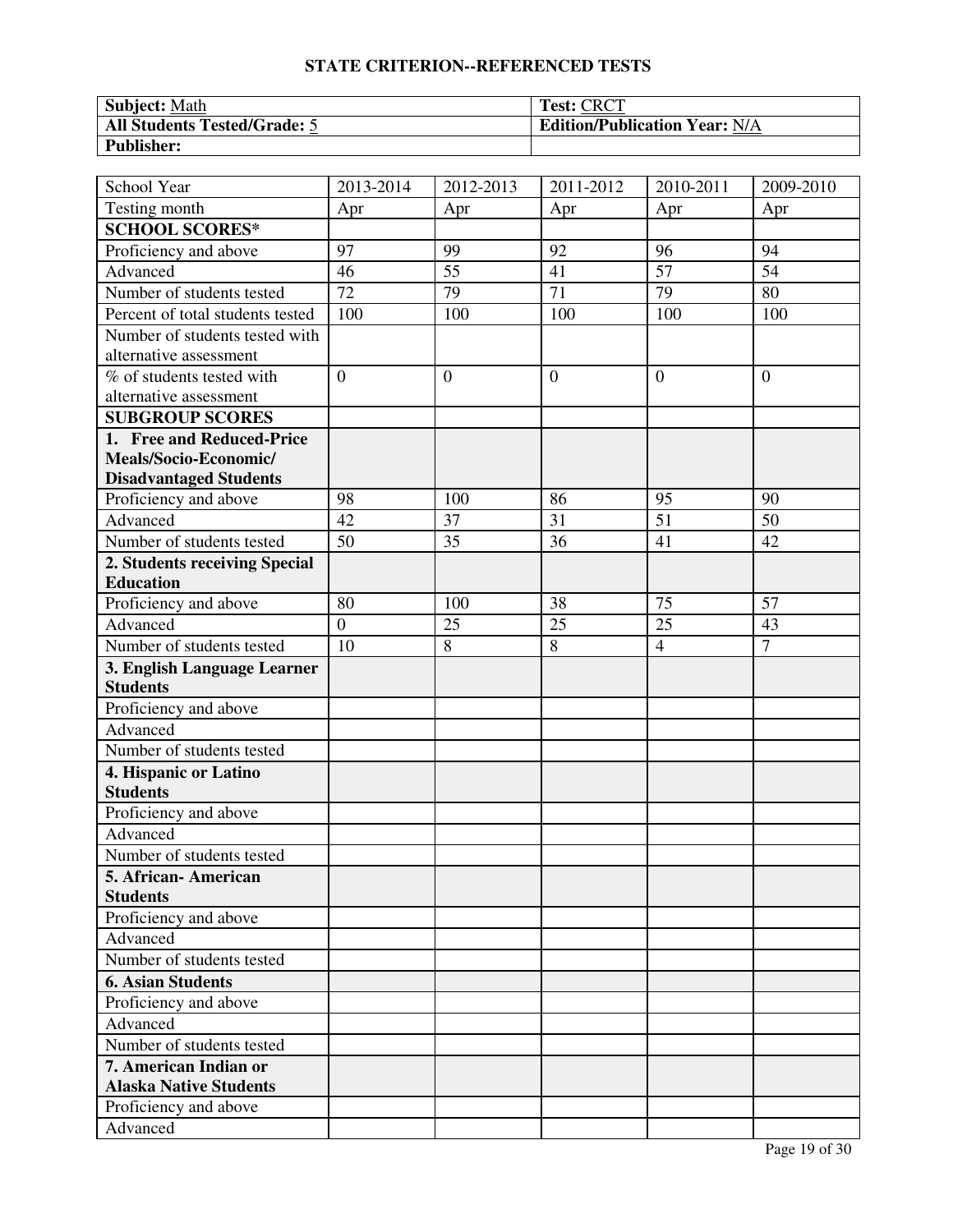| School Year                      | 2013-2014 | 2012-2013 | 2011-2012 | 2010-2011 | 2009-2010 |
|----------------------------------|-----------|-----------|-----------|-----------|-----------|
| Number of students tested        |           |           |           |           |           |
| 8. Native Hawaiian or other      |           |           |           |           |           |
| <b>Pacific Islander Students</b> |           |           |           |           |           |
| Proficiency and above            |           |           |           |           |           |
| Advanced                         |           |           |           |           |           |
| Number of students tested        |           |           |           |           |           |
| 9. White Students                |           |           |           |           |           |
| Proficiency and above            | 97        | 100       | 92        | 96        | 94        |
| Advanced                         | 42        | 57        | 44        | 55        | 53        |
| Number of students tested        | 65        | 76        | 64        | 75        | 77        |
| 10. Two or More Races            |           |           |           |           |           |
| identified Students              |           |           |           |           |           |
| Proficiency and above            |           |           |           |           |           |
| Advanced                         |           |           |           |           |           |
| Number of students tested        |           |           |           |           |           |
| 11. Other 1: Other 1             |           |           |           |           |           |
| Proficiency and above            |           |           |           |           |           |
| Advanced                         |           |           |           |           |           |
| Number of students tested        |           |           |           |           |           |
| 12. Other 2: Other 2             |           |           |           |           |           |
| Proficiency and above            |           |           |           |           |           |
| Advanced                         |           |           |           |           |           |
| Number of students tested        |           |           |           |           |           |
| 13. Other 3: Other 3             |           |           |           |           |           |
| Proficiency and above            |           |           |           |           |           |
| Advanced                         |           |           |           |           |           |
| Number of students tested        |           |           |           |           |           |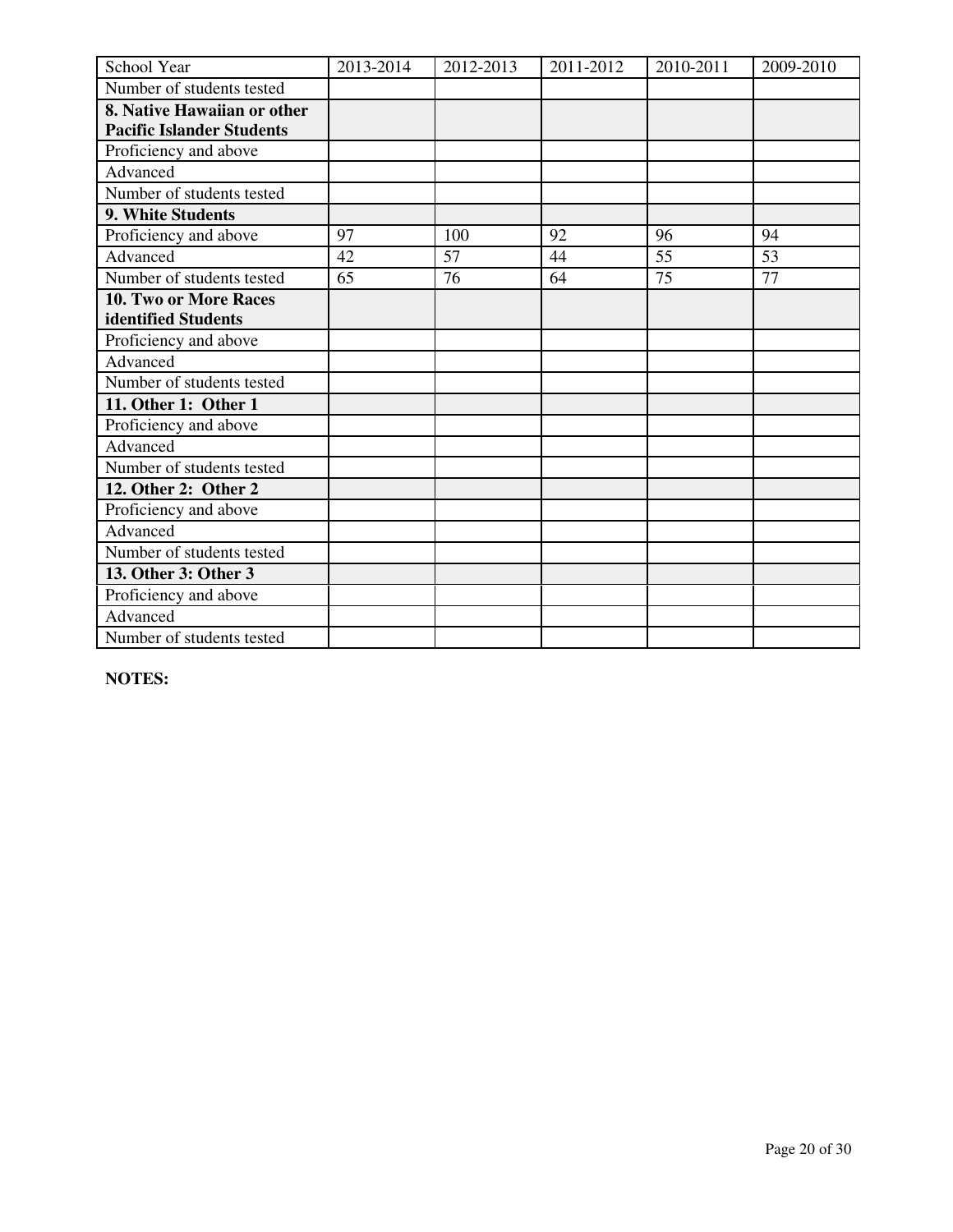| <b>Subject: Math</b>         | <b>Test: CRCT</b>                    |
|------------------------------|--------------------------------------|
| All Students Tested/Grade: 6 | <b>Edition/Publication Year: N/A</b> |
| <b>Publisher:</b>            |                                      |

| School Year                                    | 2013-2014      | 2012-2013      | 2011-2012       | 2010-2011        | 2009-2010        |
|------------------------------------------------|----------------|----------------|-----------------|------------------|------------------|
| Testing month                                  | Apr            | Apr            | Apr             | Apr              | Apr              |
| <b>SCHOOL SCORES*</b>                          |                |                |                 |                  |                  |
| Proficiency and above                          | 99             | 95             | 99              | 93               | 91               |
| Advanced                                       | 51             | 29             | 40              | 35               | 22               |
| Number of students tested                      | 78             | 74             | $\overline{75}$ | 85               | 81               |
| Percent of total students tested               | 100            | 100            | 100             | 100              | 100              |
| Number of students tested with                 |                |                |                 |                  |                  |
| alternative assessment                         |                |                |                 |                  |                  |
| % of students tested with                      | $\overline{0}$ | $\overline{0}$ | $\mathbf{0}$    | $\overline{0}$   | $\overline{0}$   |
| alternative assessment                         |                |                |                 |                  |                  |
| <b>SUBGROUP SCORES</b>                         |                |                |                 |                  |                  |
| 1. Free and Reduced-Price                      |                |                |                 |                  |                  |
| Meals/Socio-Economic/                          |                |                |                 |                  |                  |
| <b>Disadvantaged Students</b>                  |                |                |                 |                  |                  |
| Proficiency and above                          | 100            | 89             | 97              | 88               | 91               |
| Advanced                                       | 36             | 19             | 39              | 24               | 16               |
| Number of students tested                      | 33             | 37             | 36              | 41               | 44               |
| 2. Students receiving Special                  |                |                |                 |                  |                  |
| <b>Education</b>                               |                |                |                 |                  |                  |
| Proficiency and above                          | 86             | 67             | 80              | 75               | $\overline{33}$  |
| Advanced                                       | 14             | 11             | 20              | $\boldsymbol{0}$ | $\boldsymbol{0}$ |
| Number of students tested                      | $\overline{7}$ | 9              | 5               | $\overline{4}$   | 6                |
| 3. English Language Learner<br><b>Students</b> |                |                |                 |                  |                  |
| Proficiency and above                          |                |                |                 |                  |                  |
| Advanced                                       |                |                |                 |                  |                  |
| Number of students tested                      |                |                |                 |                  |                  |
| 4. Hispanic or Latino                          |                |                |                 |                  |                  |
| <b>Students</b>                                |                |                |                 |                  |                  |
| Proficiency and above                          |                |                |                 |                  |                  |
| Advanced                                       |                |                |                 |                  |                  |
| Number of students tested                      |                |                |                 |                  |                  |
| 5. African - American                          |                |                |                 |                  |                  |
| <b>Students</b>                                |                |                |                 |                  |                  |
| Proficiency and above                          |                |                |                 |                  |                  |
| Advanced                                       |                |                |                 |                  |                  |
| Number of students tested                      |                |                |                 |                  |                  |
| <b>6. Asian Students</b>                       |                |                |                 |                  |                  |
| Proficiency and above                          |                |                |                 |                  |                  |
| Advanced                                       |                |                |                 |                  |                  |
| Number of students tested                      |                |                |                 |                  |                  |
| 7. American Indian or                          |                |                |                 |                  |                  |
| <b>Alaska Native Students</b>                  |                |                |                 |                  |                  |
| Proficiency and above                          |                |                |                 |                  |                  |
| Advanced                                       |                |                |                 |                  |                  |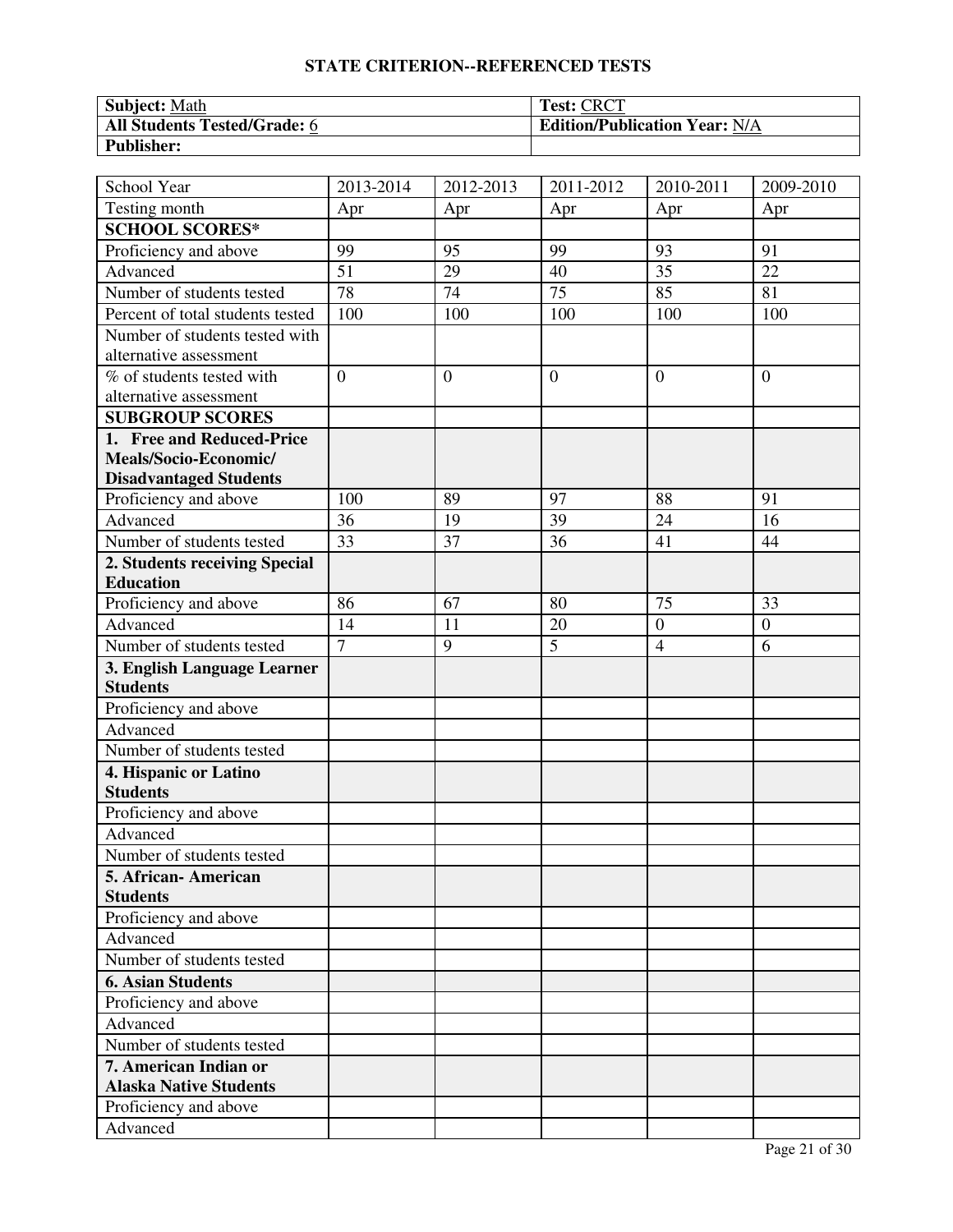| School Year                      | 2013-2014 | 2012-2013 | 2011-2012 | 2010-2011 | 2009-2010 |
|----------------------------------|-----------|-----------|-----------|-----------|-----------|
| Number of students tested        |           |           |           |           |           |
| 8. Native Hawaiian or other      |           |           |           |           |           |
| <b>Pacific Islander Students</b> |           |           |           |           |           |
| Proficiency and above            |           |           |           |           |           |
| Advanced                         |           |           |           |           |           |
| Number of students tested        |           |           |           |           |           |
| 9. White Students                |           |           |           |           |           |
| Proficiency and above            | 99        | 94        | 99        | 93        | 92        |
| Advanced                         | 51        | 29        | 38        | 35        | 23        |
| Number of students tested        | 75        | 66        | 71        | 82        | 75        |
| 10. Two or More Races            |           |           |           |           |           |
| identified Students              |           |           |           |           |           |
| Proficiency and above            |           |           |           |           |           |
| Advanced                         |           |           |           |           |           |
| Number of students tested        |           |           |           |           |           |
| 11. Other 1: Other 1             |           |           |           |           |           |
| Proficiency and above            |           |           |           |           |           |
| Advanced                         |           |           |           |           |           |
| Number of students tested        |           |           |           |           |           |
| 12. Other 2: Other 2             |           |           |           |           |           |
| Proficiency and above            |           |           |           |           |           |
| Advanced                         |           |           |           |           |           |
| Number of students tested        |           |           |           |           |           |
| 13. Other 3: Other 3             |           |           |           |           |           |
| Proficiency and above            |           |           |           |           |           |
| Advanced                         |           |           |           |           |           |
| Number of students tested        |           |           |           |           |           |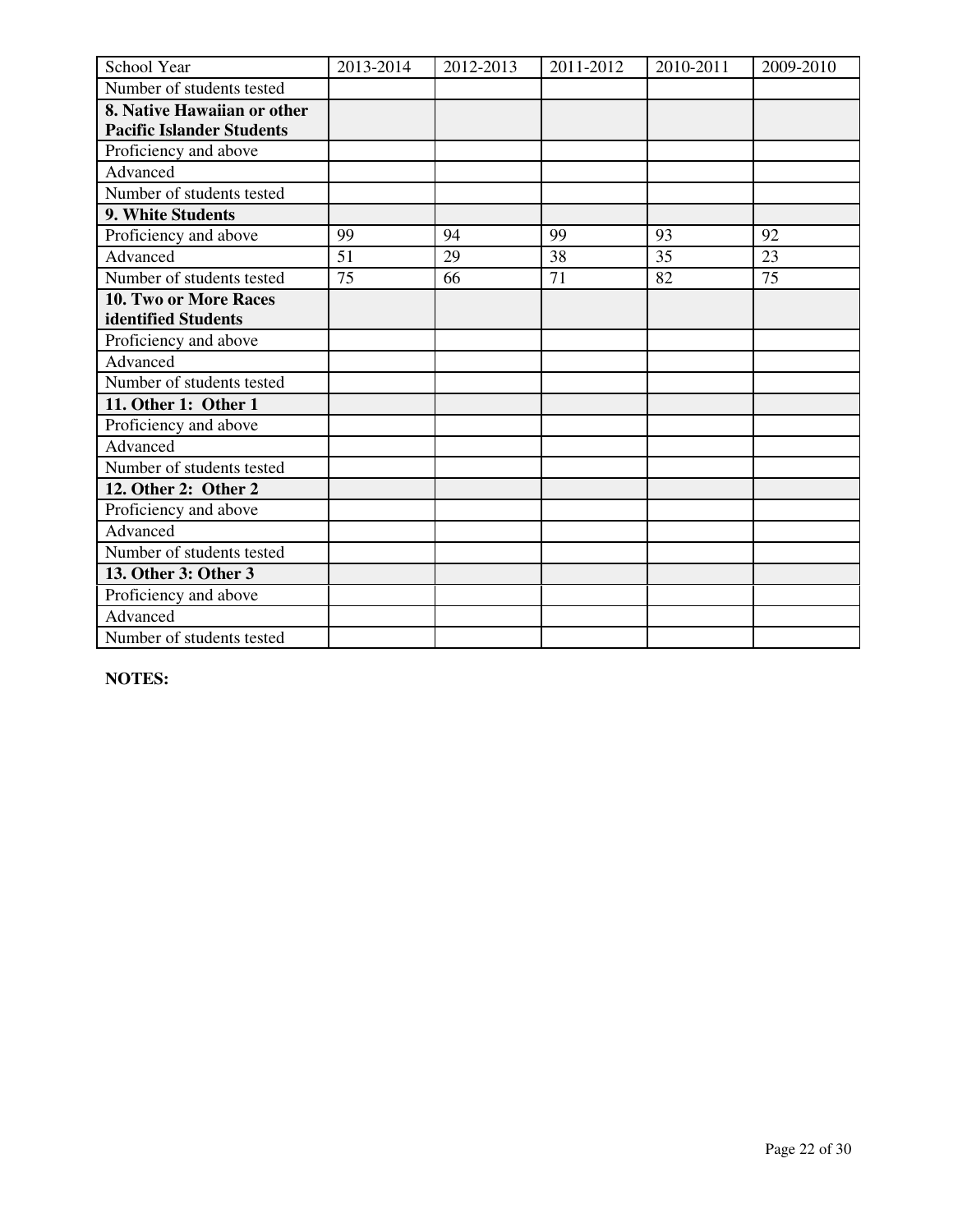| <sup>1</sup> Subject: Reading/ELA   | <b>Test: CRCT</b>                    |
|-------------------------------------|--------------------------------------|
| <b>All Students Tested/Grade: 3</b> | <b>Edition/Publication Year: N/A</b> |
| <b>Publisher:</b>                   |                                      |

| School Year                      | 2013-2014       | 2012-2013        | 2011-2012      | 2010-2011 | 2009-2010      |
|----------------------------------|-----------------|------------------|----------------|-----------|----------------|
| Testing month                    | Apr             | Apr              | Apr            | Apr       | Apr            |
| <b>SCHOOL SCORES*</b>            |                 |                  |                |           |                |
| Proficiency and above            | 100             | 100              | 94             | 97        | 93             |
| Advanced                         | 63              | 67               | 45             | 49        | 42             |
| Number of students tested        | $\overline{73}$ | 81               | 74             | 86        | 70             |
| Percent of total students tested | 100             | 100              | 100            | 100       | 100            |
| Number of students tested with   |                 |                  |                |           |                |
| alternative assessment           |                 |                  |                |           |                |
| % of students tested with        | $\overline{0}$  | $\overline{0}$   | $\overline{0}$ | $\theta$  | $\overline{0}$ |
| alternative assessment           |                 |                  |                |           |                |
| <b>SUBGROUP SCORES</b>           |                 |                  |                |           |                |
| 1. Free and Reduced-Price        |                 |                  |                |           |                |
| Meals/Socio-Economic/            |                 |                  |                |           |                |
| <b>Disadvantaged Students</b>    |                 |                  |                |           |                |
| Proficiency and above            | 100             | 100              | 90             | 92        | 89             |
| Advanced                         | 53              | 57               | 37             | 31        | 28             |
| Number of students tested        | 38              | 42               | 51             | 36        | 36             |
| 2. Students receiving Special    |                 |                  |                |           |                |
| <b>Education</b>                 |                 |                  |                |           |                |
| Proficiency and above            | 100             | 100              | 80             | 75        | 88             |
| Advanced                         | 20              | $\boldsymbol{0}$ | 20             | 25        | 25             |
| Number of students tested        | $\overline{5}$  | $\overline{5}$   | 10             | 8         | 8              |
| 3. English Language Learner      |                 |                  |                |           |                |
| <b>Students</b>                  |                 |                  |                |           |                |
| Proficiency and above            |                 |                  |                |           |                |
| Advanced                         |                 |                  |                |           |                |
| Number of students tested        |                 |                  |                |           |                |
| 4. Hispanic or Latino            |                 |                  |                |           |                |
| <b>Students</b>                  |                 |                  |                |           |                |
| Proficiency and above            |                 |                  |                |           |                |
| Advanced                         |                 |                  |                |           |                |
| Number of students tested        |                 |                  |                |           |                |
| 5. African- American             |                 |                  |                |           |                |
| <b>Students</b>                  |                 |                  |                |           |                |
| Proficiency and above            |                 |                  |                |           |                |
| Advanced                         |                 |                  |                |           |                |
| Number of students tested        |                 |                  |                |           |                |
| <b>6. Asian Students</b>         |                 |                  |                |           |                |
| Proficiency and above            |                 |                  |                |           |                |
| Advanced                         |                 |                  |                |           |                |
| Number of students tested        |                 |                  |                |           |                |
| 7. American Indian or            |                 |                  |                |           |                |
| <b>Alaska Native Students</b>    |                 |                  |                |           |                |
| Proficiency and above            |                 |                  |                |           |                |
| Advanced                         |                 |                  |                |           |                |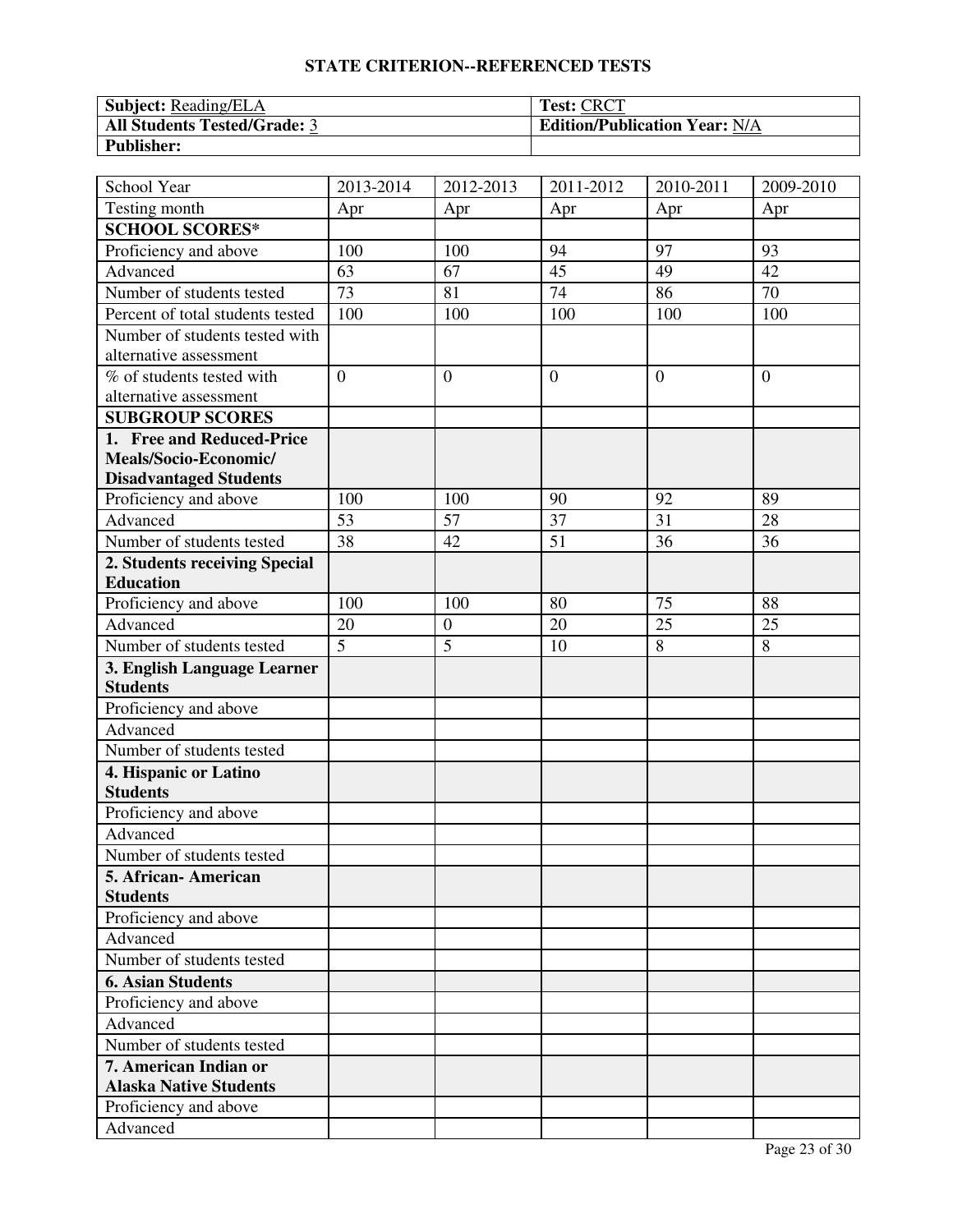| School Year                      | 2013-2014 | 2012-2013 | 2011-2012 | 2010-2011 | 2009-2010 |
|----------------------------------|-----------|-----------|-----------|-----------|-----------|
| Number of students tested        |           |           |           |           |           |
| 8. Native Hawaiian or other      |           |           |           |           |           |
| <b>Pacific Islander Students</b> |           |           |           |           |           |
| Proficiency and above            |           |           |           |           |           |
| Advanced                         |           |           |           |           |           |
| Number of students tested        |           |           |           |           |           |
| 9. White Students                |           |           |           |           |           |
| Proficiency and above            | 100       | 100       | 94        | 96        | 92        |
| Advanced                         | 63        | 71        | 42        | 50        | 43        |
| Number of students tested        | 71        | 70        | 64        | 84        | 61        |
| 10. Two or More Races            |           |           |           |           |           |
| identified Students              |           |           |           |           |           |
| Proficiency and above            |           |           |           |           |           |
| Advanced                         |           |           |           |           |           |
| Number of students tested        |           |           |           |           |           |
| 11. Other 1: Other 1             |           |           |           |           |           |
| Proficiency and above            |           |           |           |           |           |
| Advanced                         |           |           |           |           |           |
| Number of students tested        |           |           |           |           |           |
| 12. Other 2: Other 2             |           |           |           |           |           |
| Proficiency and above            |           |           |           |           |           |
| Advanced                         |           |           |           |           |           |
| Number of students tested        |           |           |           |           |           |
| 13. Other 3: Other 3             |           |           |           |           |           |
| Proficiency and above            |           |           |           |           |           |
| Advanced                         |           |           |           |           |           |
| Number of students tested        |           |           |           |           |           |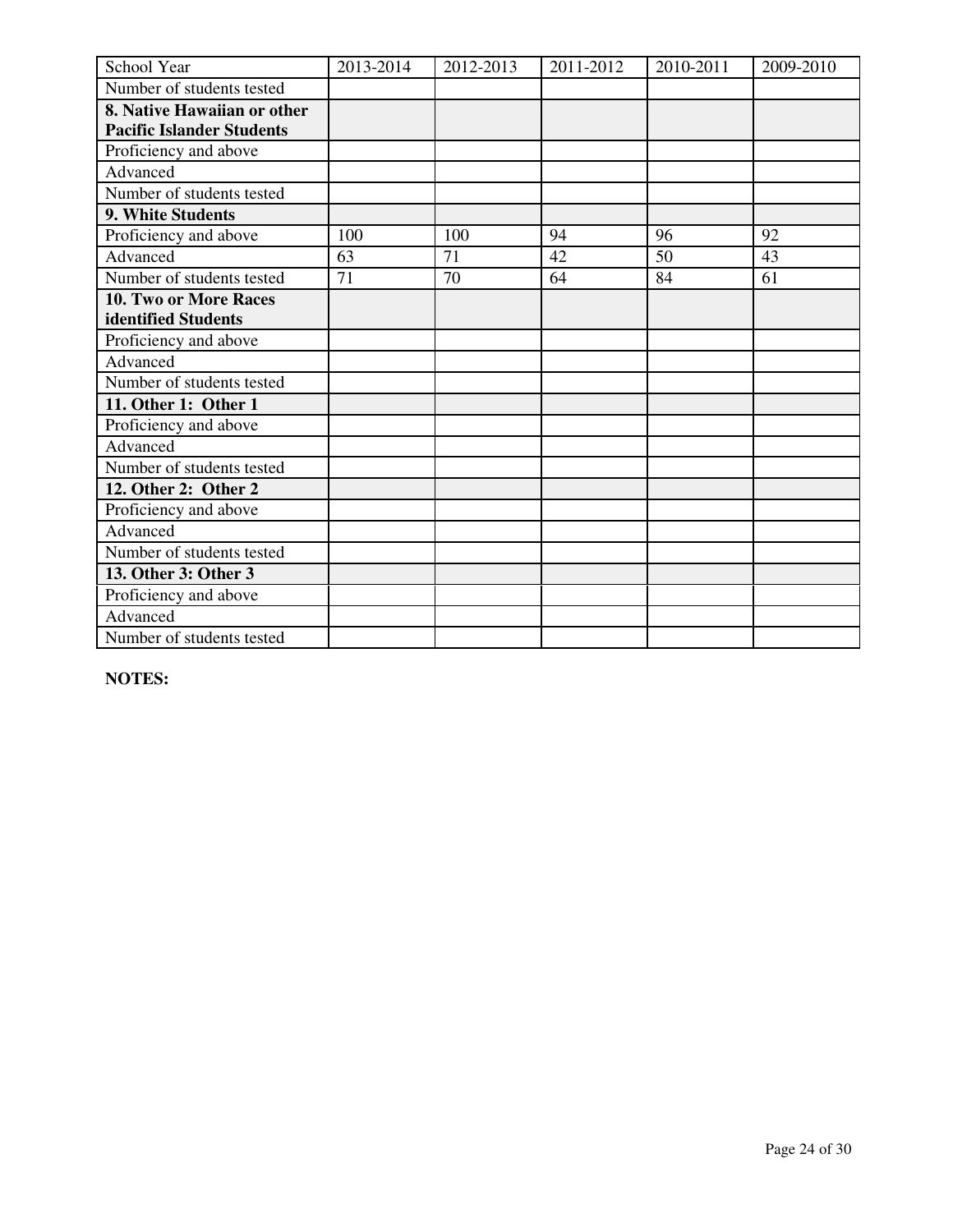| Subject: Reading/ELA                | <b>Test: CRCT</b>                    |
|-------------------------------------|--------------------------------------|
| <b>All Students Tested/Grade: 4</b> | <b>Edition/Publication Year: N/A</b> |
| <b>Publisher:</b>                   |                                      |

| School Year                      | 2013-2014       | 2012-2013      | 2011-2012      | 2010-2011       | 2009-2010      |
|----------------------------------|-----------------|----------------|----------------|-----------------|----------------|
| Testing month                    | Apr             | Apr            | Apr            | Apr             | Apr            |
| <b>SCHOOL SCORES*</b>            |                 |                |                |                 |                |
| Proficiency and above            | 98              | 97             | 97             | 97              | 100            |
| Advanced                         | 63              | 42             | 45             | 56              | 36             |
| Number of students tested        | 79              | 71             | 80             | 68              | 76             |
| Percent of total students tested | 100             | 100            | 100            | 100             | 100            |
| Number of students tested with   |                 |                |                |                 |                |
| alternative assessment           |                 |                |                |                 |                |
| % of students tested with        | $\overline{0}$  | $\overline{0}$ | $\overline{0}$ | $\theta$        | $\overline{0}$ |
| alternative assessment           |                 |                |                |                 |                |
| <b>SUBGROUP SCORES</b>           |                 |                |                |                 |                |
| 1. Free and Reduced-Price        |                 |                |                |                 |                |
| Meals/Socio-Economic/            |                 |                |                |                 |                |
| <b>Disadvantaged Students</b>    |                 |                |                |                 |                |
| Proficiency and above            | 98              | 96             | 100            | 94              | 100            |
| Advanced                         | $\overline{54}$ | 29             | 40             | $\overline{52}$ | 33             |
| Number of students tested        | 48              | 45             | 35             | 31              | 46             |
| 2. Students receiving Special    |                 |                |                |                 |                |
| <b>Education</b>                 |                 |                |                |                 |                |
| Proficiency and above            | 88              | 80             | 82             | 60              | 100            |
| Advanced                         | 38              | 20             | 18             | 40              | $\overline{0}$ |
| Number of students tested        | $\overline{8}$  | 10             | 11             | $\overline{5}$  | $\overline{4}$ |
| 3. English Language Learner      |                 |                |                |                 |                |
| <b>Students</b>                  |                 |                |                |                 |                |
| Proficiency and above            |                 |                |                |                 |                |
| Advanced                         |                 |                |                |                 |                |
| Number of students tested        |                 |                |                |                 |                |
| 4. Hispanic or Latino            |                 |                |                |                 |                |
| <b>Students</b>                  |                 |                |                |                 |                |
| Proficiency and above            |                 |                |                |                 |                |
| Advanced                         |                 |                |                |                 |                |
| Number of students tested        |                 |                |                |                 |                |
| 5. African- American             |                 |                |                |                 |                |
| <b>Students</b>                  |                 |                |                |                 |                |
| Proficiency and above            |                 |                |                |                 |                |
| Advanced                         |                 |                |                |                 |                |
| Number of students tested        |                 |                |                |                 |                |
| <b>6. Asian Students</b>         |                 |                |                |                 |                |
| Proficiency and above            |                 |                |                |                 |                |
| Advanced                         |                 |                |                |                 |                |
| Number of students tested        |                 |                |                |                 |                |
| 7. American Indian or            |                 |                |                |                 |                |
| <b>Alaska Native Students</b>    |                 |                |                |                 |                |
| Proficiency and above            |                 |                |                |                 |                |
| Advanced                         |                 |                |                |                 |                |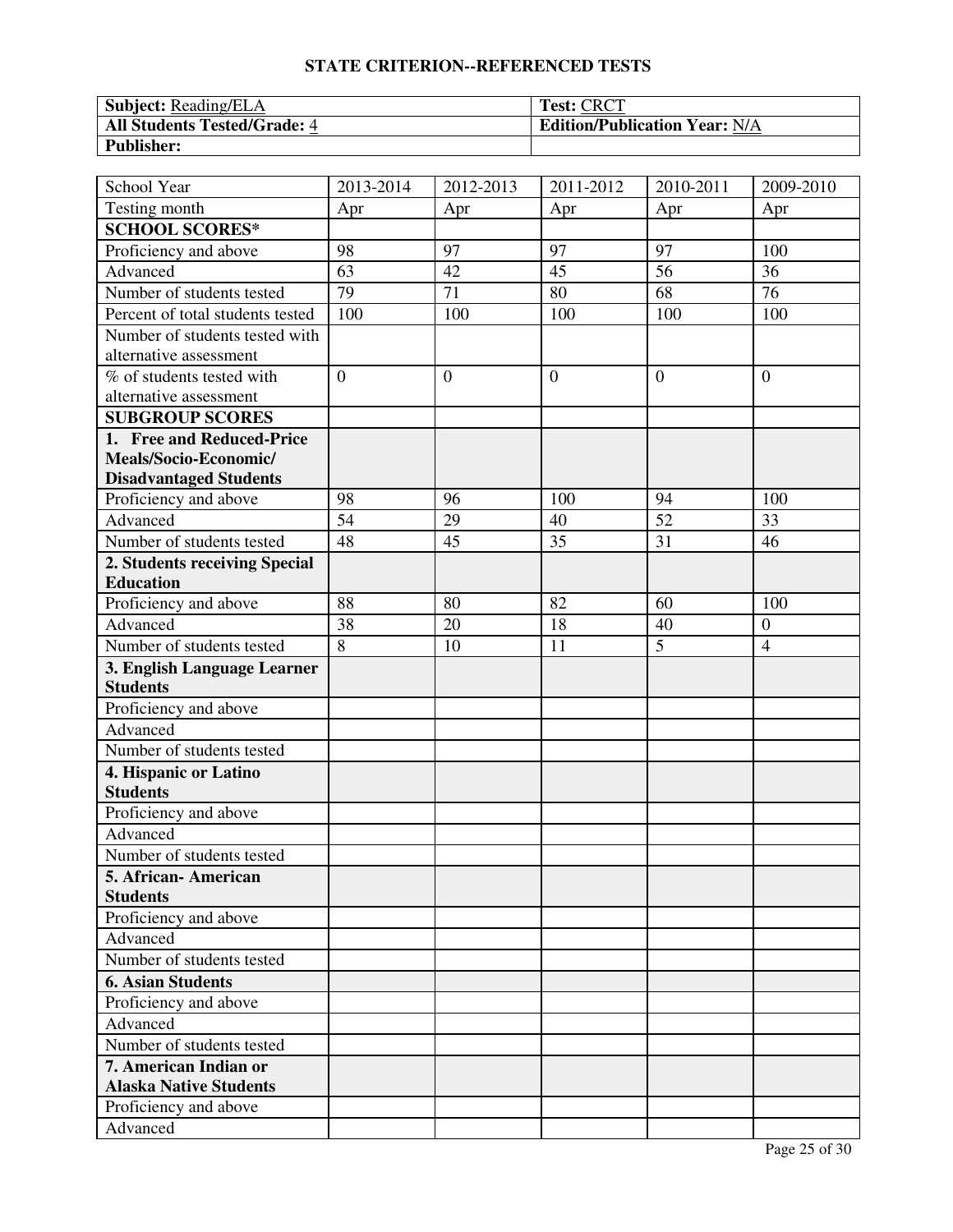| School Year                      | 2013-2014 | 2012-2013 | 2011-2012 | 2010-2011 | 2009-2010 |
|----------------------------------|-----------|-----------|-----------|-----------|-----------|
| Number of students tested        |           |           |           |           |           |
| 8. Native Hawaiian or other      |           |           |           |           |           |
| <b>Pacific Islander Students</b> |           |           |           |           |           |
| Proficiency and above            |           |           |           |           |           |
| Advanced                         |           |           |           |           |           |
| Number of students tested        |           |           |           |           |           |
| 9. White Students                |           |           |           |           |           |
| Proficiency and above            | 99        | 97        | 97        | 97        | 100       |
| Advanced                         | 64        | 41        | 56        | 53        | 35        |
| Number of students tested        | 76        | 64        | 78        | 59        | 25        |
| 10. Two or More Races            |           |           |           |           |           |
| identified Students              |           |           |           |           |           |
| Proficiency and above            |           |           |           |           |           |
| Advanced                         |           |           |           |           |           |
| Number of students tested        |           |           |           |           |           |
| 11. Other 1: Other 1             |           |           |           |           |           |
| Proficiency and above            |           |           |           |           |           |
| Advanced                         |           |           |           |           |           |
| Number of students tested        |           |           |           |           |           |
| 12. Other 2: Other 2             |           |           |           |           |           |
| Proficiency and above            |           |           |           |           |           |
| Advanced                         |           |           |           |           |           |
| Number of students tested        |           |           |           |           |           |
| 13. Other 3: Other 3             |           |           |           |           |           |
| Proficiency and above            |           |           |           |           |           |
| Advanced                         |           |           |           |           |           |
| Number of students tested        |           |           |           |           |           |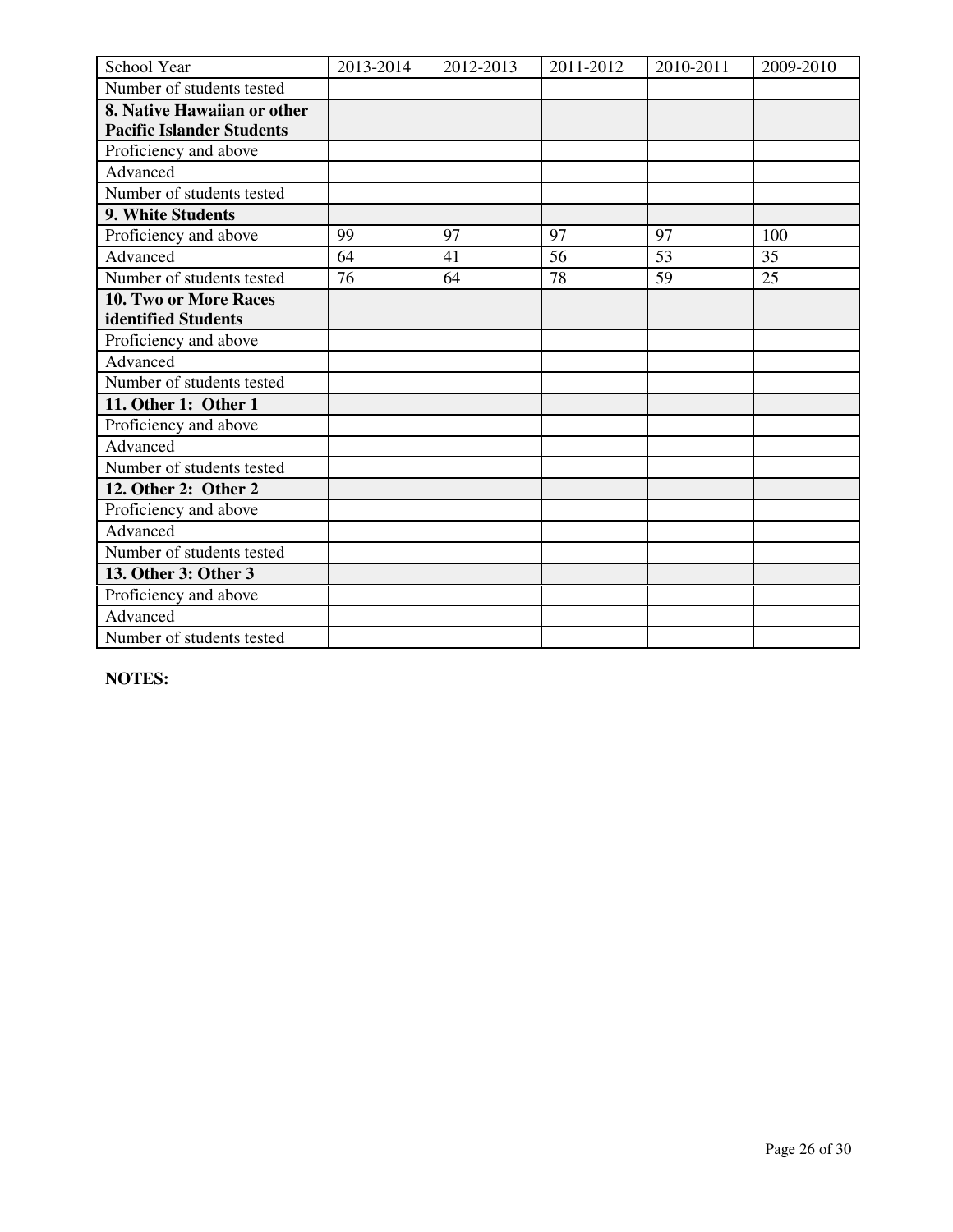| <b>Subject:</b> Reading/ELA         | <b>Test: CRCT</b>                    |
|-------------------------------------|--------------------------------------|
| <b>All Students Tested/Grade: 5</b> | <b>Edition/Publication Year: N/A</b> |
| <b>Publisher:</b>                   |                                      |

| School Year                      | 2013-2014       | 2012-2013      | 2011-2012       | 2010-2011        | 2009-2010      |
|----------------------------------|-----------------|----------------|-----------------|------------------|----------------|
| Testing month                    | Apr             | Apr            | Apr             | Apr              | Apr            |
| <b>SCHOOL SCORES*</b>            |                 |                |                 |                  |                |
| Proficiency and above            | 96              | 95             | 94              | 97               | 97             |
| Advanced                         | 35              | 30             | 31              | 34               | 28             |
| Number of students tested        | $\overline{72}$ | 79             | $\overline{71}$ | $\overline{79}$  | 80             |
| Percent of total students tested | 100             | 100            | 100             | 100              | 100            |
| Number of students tested with   |                 |                |                 |                  |                |
| alternative assessment           |                 |                |                 |                  |                |
| % of students tested with        | $\overline{0}$  | $\overline{0}$ | $\overline{0}$  | $\overline{0}$   | $\overline{0}$ |
| alternative assessment           |                 |                |                 |                  |                |
| <b>SUBGROUP SCORES</b>           |                 |                |                 |                  |                |
| 1. Free and Reduced-Price        |                 |                |                 |                  |                |
| Meals/Socio-Economic/            |                 |                |                 |                  |                |
| <b>Disadvantaged Students</b>    |                 |                |                 |                  |                |
| Proficiency and above            | 96              | 94             | 92              | 98               | 93             |
| Advanced                         | 30              | 17             | 19              | 22               | 17             |
| Number of students tested        | 50              | 35             | 36              | 41               | 42             |
| 2. Students receiving Special    |                 |                |                 |                  |                |
| <b>Education</b>                 |                 |                |                 |                  |                |
| Proficiency and above            | 90              | 100            | 75              | 50               | 71             |
| Advanced                         | 10              | 13             | 25              | $\boldsymbol{0}$ | 14             |
| Number of students tested        | 10              | 8              | 8               | $\overline{4}$   | $\overline{7}$ |
| 3. English Language Learner      |                 |                |                 |                  |                |
| <b>Students</b>                  |                 |                |                 |                  |                |
| Proficiency and above            |                 |                |                 |                  |                |
| Advanced                         |                 |                |                 |                  |                |
| Number of students tested        |                 |                |                 |                  |                |
| 4. Hispanic or Latino            |                 |                |                 |                  |                |
| <b>Students</b>                  |                 |                |                 |                  |                |
| Proficiency and above            |                 |                |                 |                  |                |
| Advanced                         |                 |                |                 |                  |                |
| Number of students tested        |                 |                |                 |                  |                |
| 5. African- American             |                 |                |                 |                  |                |
| <b>Students</b>                  |                 |                |                 |                  |                |
| Proficiency and above            |                 |                |                 |                  |                |
| Advanced                         |                 |                |                 |                  |                |
| Number of students tested        |                 |                |                 |                  |                |
| <b>6. Asian Students</b>         |                 |                |                 |                  |                |
| Proficiency and above            |                 |                |                 |                  |                |
| Advanced                         |                 |                |                 |                  |                |
| Number of students tested        |                 |                |                 |                  |                |
| 7. American Indian or            |                 |                |                 |                  |                |
| <b>Alaska Native Students</b>    |                 |                |                 |                  |                |
| Proficiency and above            |                 |                |                 |                  |                |
| Advanced                         |                 |                |                 |                  |                |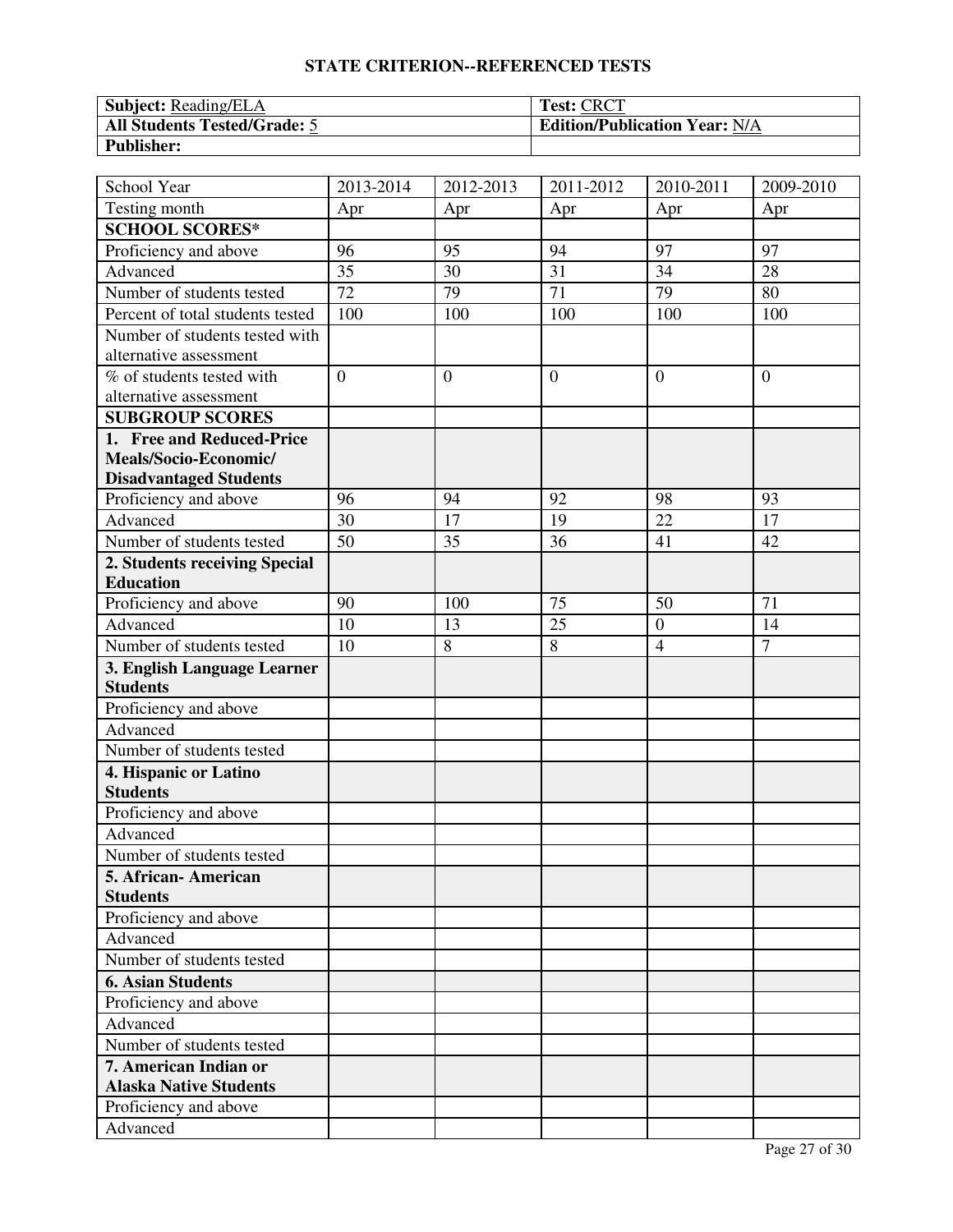| School Year                      | 2013-2014 | 2012-2013 | 2011-2012 | 2010-2011 | 2009-2010 |
|----------------------------------|-----------|-----------|-----------|-----------|-----------|
| Number of students tested        |           |           |           |           |           |
| 8. Native Hawaiian or other      |           |           |           |           |           |
| <b>Pacific Islander Students</b> |           |           |           |           |           |
| Proficiency and above            |           |           |           |           |           |
| Advanced                         |           |           |           |           |           |
| Number of students tested        |           |           |           |           |           |
| 9. White Students                |           |           |           |           |           |
| Proficiency and above            | 97        | 96        | 94        | 97        | 96        |
| Advanced                         | 32        | 30        | 33        | 33        | 29        |
| Number of students tested        | 65        | 76        | 64        | 75        | 77        |
| 10. Two or More Races            |           |           |           |           |           |
| identified Students              |           |           |           |           |           |
| Proficiency and above            |           |           |           |           |           |
| Advanced                         |           |           |           |           |           |
| Number of students tested        |           |           |           |           |           |
| 11. Other 1: Other 1             |           |           |           |           |           |
| Proficiency and above            |           |           |           |           |           |
| Advanced                         |           |           |           |           |           |
| Number of students tested        |           |           |           |           |           |
| 12. Other 2: Other 2             |           |           |           |           |           |
| Proficiency and above            |           |           |           |           |           |
| Advanced                         |           |           |           |           |           |
| Number of students tested        |           |           |           |           |           |
| 13. Other 3: Other 3             |           |           |           |           |           |
| Proficiency and above            |           |           |           |           |           |
| Advanced                         |           |           |           |           |           |
| Number of students tested        |           |           |           |           |           |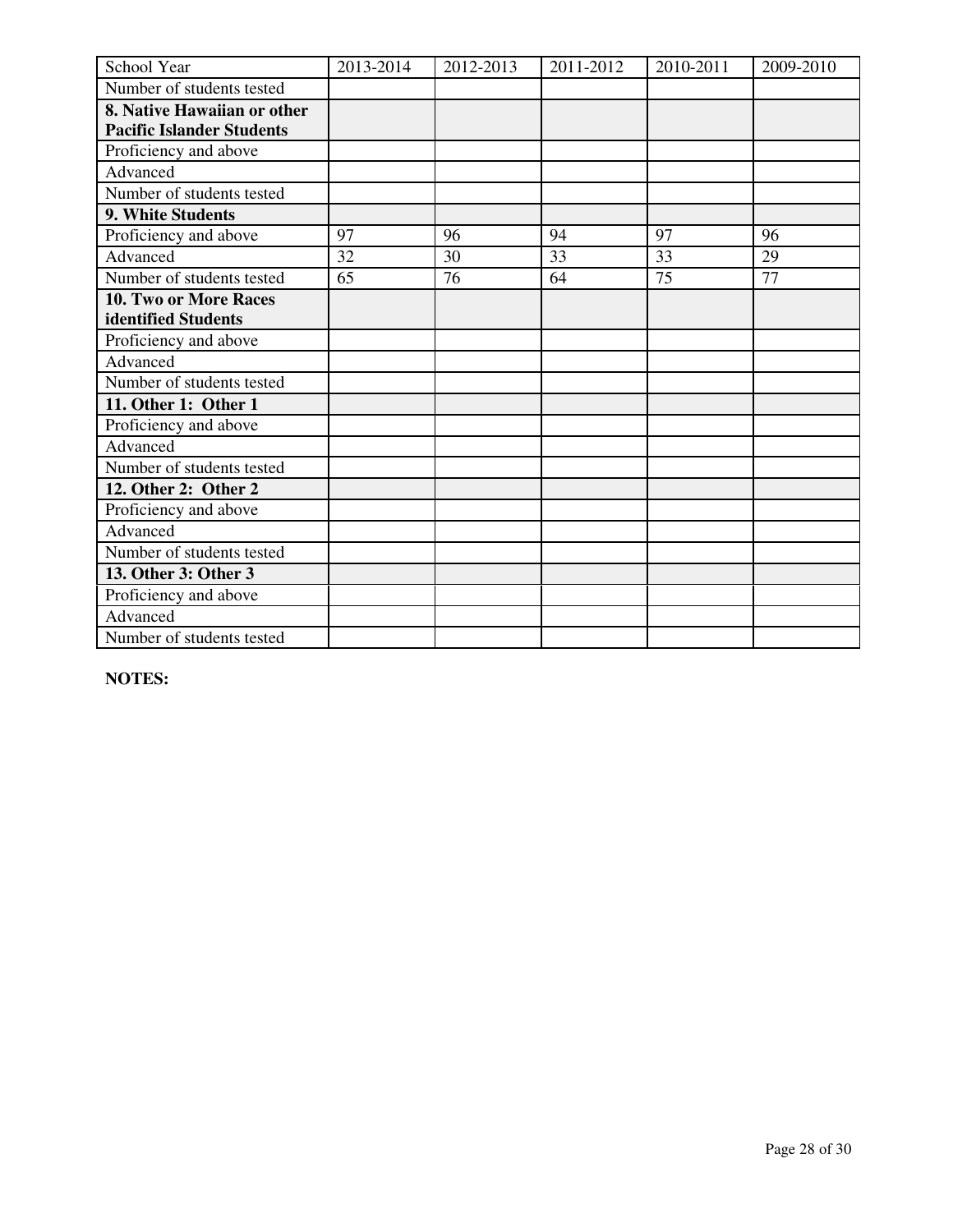| <b>Subject:</b> Reading/ELA  | <b>Test: CRCT</b>                    |
|------------------------------|--------------------------------------|
| All Students Tested/Grade: 6 | <b>Edition/Publication Year: N/A</b> |
| <b>Publisher:</b>            |                                      |

| School Year                      | 2013-2014       | 2012-2013      | 2011-2012       | 2010-2011      | 2009-2010       |
|----------------------------------|-----------------|----------------|-----------------|----------------|-----------------|
| Testing month                    | Apr             | Apr            | Apr             | Apr            | Apr             |
| <b>SCHOOL SCORES*</b>            |                 |                |                 |                |                 |
| Proficiency and above            | 100             | 99             | 100             | 100            | 96              |
| Advanced                         | 60              | 57             | 51              | 42             | 30              |
| Number of students tested        | $\overline{78}$ | 74             | $\overline{75}$ | 85             | 81              |
| Percent of total students tested | 100             | 100            | 100             | 100            | 100             |
| Number of students tested with   |                 |                |                 |                |                 |
| alternative assessment           |                 |                |                 |                |                 |
| % of students tested with        | $\overline{0}$  | $\overline{0}$ | $\overline{0}$  | $\theta$       | $\overline{0}$  |
| alternative assessment           |                 |                |                 |                |                 |
| <b>SUBGROUP SCORES</b>           |                 |                |                 |                |                 |
| 1. Free and Reduced-Price        |                 |                |                 |                |                 |
| Meals/Socio-Economic/            |                 |                |                 |                |                 |
| <b>Disadvantaged Students</b>    |                 |                |                 |                |                 |
| Proficiency and above            | 100             | 97             | 100             | 100            | 95              |
| Advanced                         | 52              | 51             | 50              | 44             | $\overline{36}$ |
| Number of students tested        | 33              | 37             | 36              | 41             | 44              |
| 2. Students receiving Special    |                 |                |                 |                |                 |
| <b>Education</b>                 |                 |                |                 |                |                 |
| Proficiency and above            | 100             | 89             | 100             | 100            | 71              |
| Advanced                         | 29              | 22             | 20              | 33             | 14              |
| Number of students tested        | $\overline{7}$  | 9              | $\overline{5}$  | $\overline{3}$ | $\overline{7}$  |
| 3. English Language Learner      |                 |                |                 |                |                 |
| <b>Students</b>                  |                 |                |                 |                |                 |
| Proficiency and above            |                 |                |                 |                |                 |
| Advanced                         |                 |                |                 |                |                 |
| Number of students tested        |                 |                |                 |                |                 |
| 4. Hispanic or Latino            |                 |                |                 |                |                 |
| <b>Students</b>                  |                 |                |                 |                |                 |
| Proficiency and above            |                 |                |                 |                |                 |
| Advanced                         |                 |                |                 |                |                 |
| Number of students tested        |                 |                |                 |                |                 |
| 5. African- American             |                 |                |                 |                |                 |
| <b>Students</b>                  |                 |                |                 |                |                 |
| Proficiency and above            |                 |                |                 |                |                 |
| Advanced                         |                 |                |                 |                |                 |
| Number of students tested        |                 |                |                 |                |                 |
| <b>6. Asian Students</b>         |                 |                |                 |                |                 |
| Proficiency and above            |                 |                |                 |                |                 |
| Advanced                         |                 |                |                 |                |                 |
| Number of students tested        |                 |                |                 |                |                 |
| 7. American Indian or            |                 |                |                 |                |                 |
| <b>Alaska Native Students</b>    |                 |                |                 |                |                 |
| Proficiency and above            |                 |                |                 |                |                 |
| Advanced                         |                 |                |                 |                |                 |